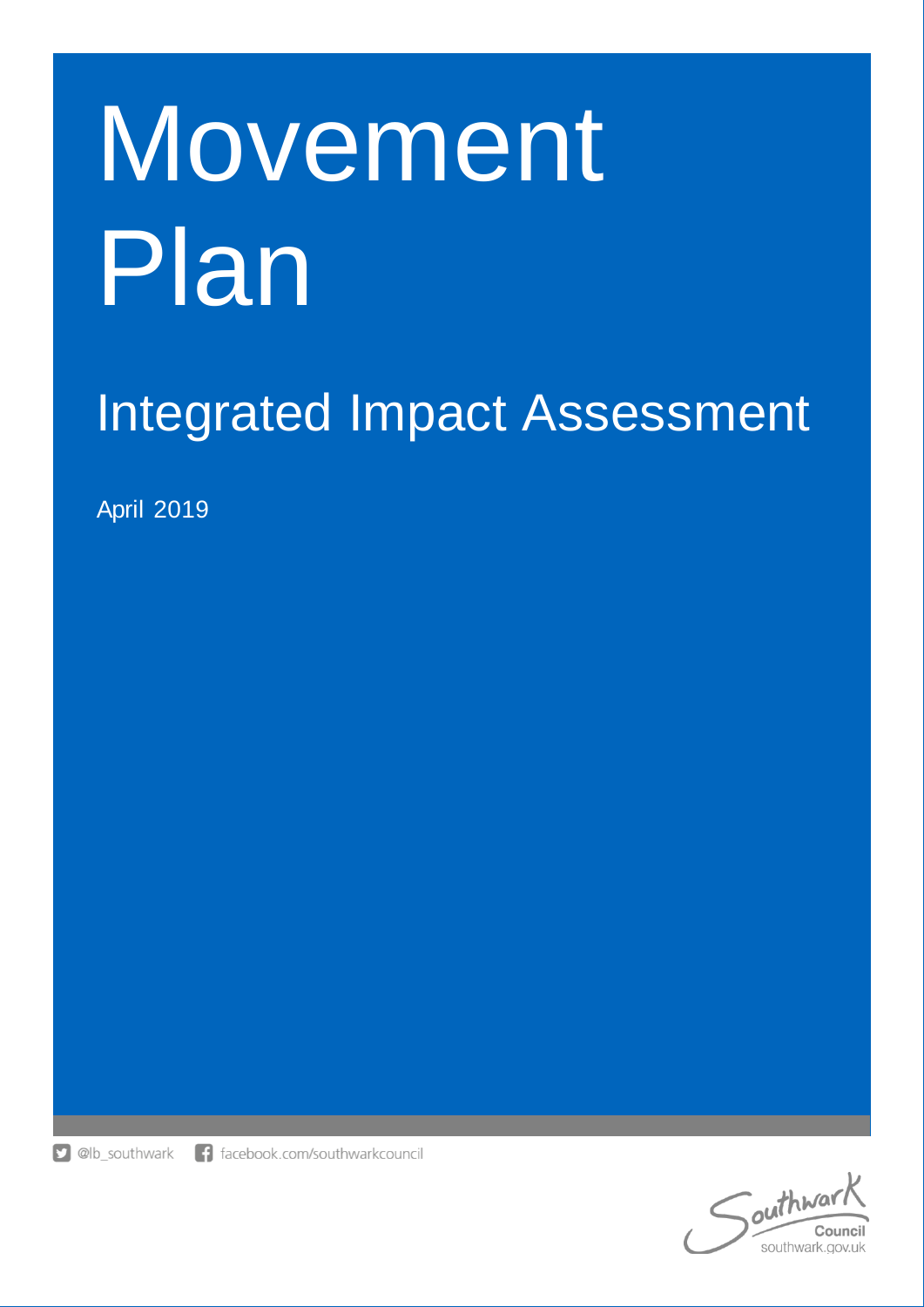# **Contents**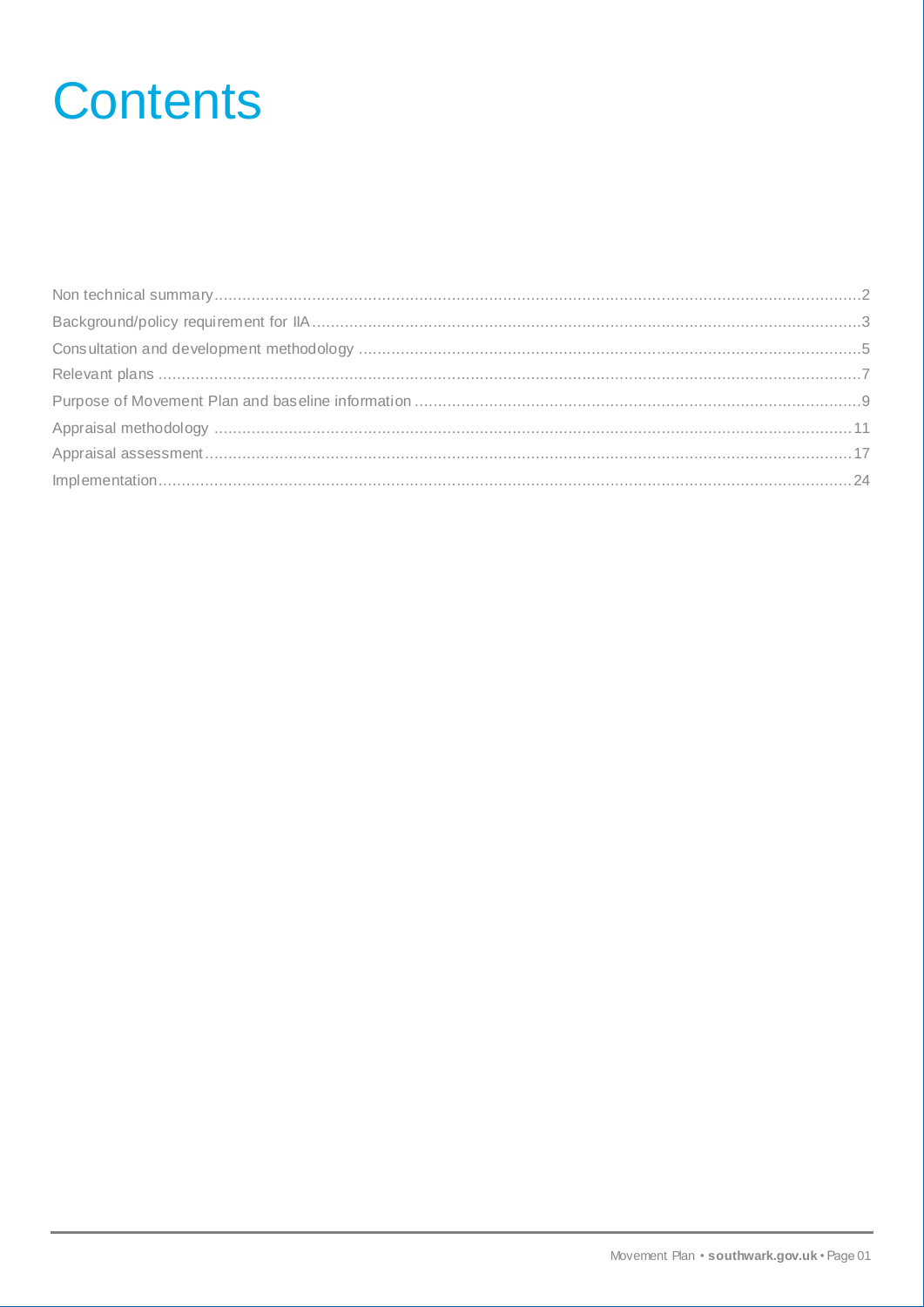# <span id="page-2-0"></span>Non technical summary

### Why a Movement Plan?

Southwark Council has prepared a Movement Plan for the borough. This Integrated Impact Assessment accompanies the Movement Plan. The policies outlined in the Movement Plan have been assessed against key environmental, social and economic matters which are likely to be impacted by the emerging policies and guidance. The Movement Plan replaces the 2011 Transport Plan.

The Integrated Impact Assessment (IIA) fulfils the requirement for a Sustainability Appraisal (SA), Strategic Environmental Assessment (SEA), Equalities Analysis (EIA) and Health Impact Assessment (HIA). This integrated approach avoids the need to undertake and report on separate assessments, seeks to reduce any duplication of assessment work and benefits from a shared understanding of the policies.

The IIA contains baseline information regarding key environmental, social and economic matters relevant in the borough and likely to be affected by the Movement Plan. It also includes a review of the relevant plans, strategies and legislation, set out in accordance with their spatial significance and grouped accordingly as International, National, Regional and Local. The baseline information and the relevant information contained within the relevant documents will be taken into account in the preparation of the Movement Plan and this IIA.

#### What does this document do?

The IIA identifies the impacts of the Movement Plan policies on sustainability objectives, health of the population and equality groups. The process has consisted of the collection of baseline information on the environmental, social and economic characteristics of the borough (scoping). This has been used to identify sustainability issues, objectives and indicators in order to assess the likely impacts of the policies of the movement plan and to enable monitoring of progress in the future.

Part of the IIA considers the likely impact of how the movement plan can manage three themes: people, place and experience.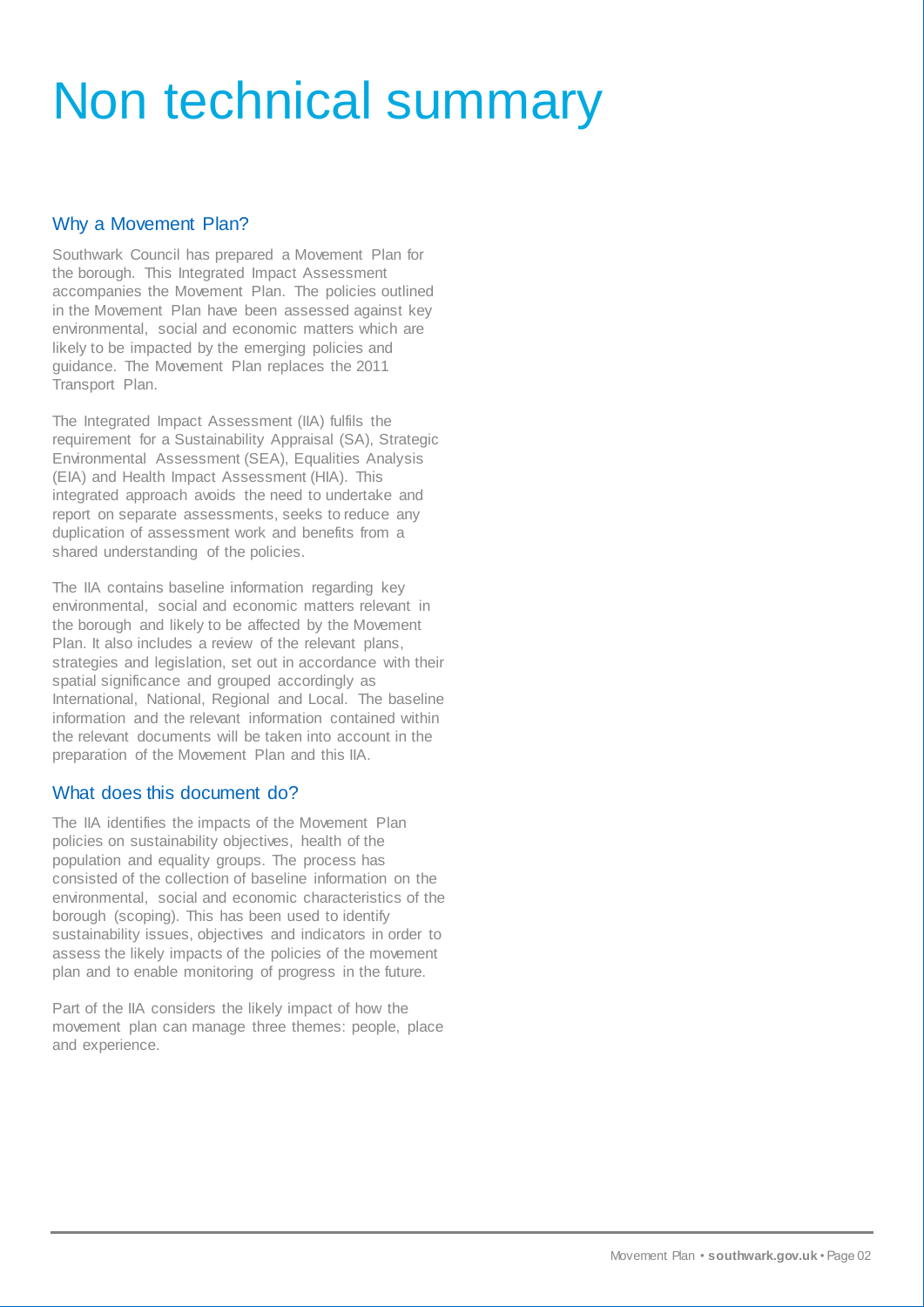# <span id="page-3-0"></span>Background/policy requirement for IIA

#### Why assess the Movement Plan?

Under section 145 of the Greater London Authority Act 1999 ('the GLA Act'), all London boroughs are required to prepare a Local Implementation Plan. The Lip should illustrate how the authority intends to apply policies, strategies and programmes to implement the objectives of the *Mayor's Transport Strategy* in their locality.

This document is the IIA for the Strategic Environmental Assessment (SEA) of Southwark's Movement Plan and the requirements of the Local Implementation Plan 3 (Lip3). There are overlaps in the methods and outputs of the above documents and therefore an approach which fuses the statutory requirements of the SA, SEA, EqA and HIA into a single integrated impact assessment will be used to assess the impact of the movement plan. The Integrated Impact Assessment (IIA) considers the sustainability impacts of the plan in addition to impacts on health and equalities.

Assessing policies from these different perspectives;

- sustainability perspective (including environmental, social and economic sustainability)
- an equalities perspective and
- a health perspective

#### **Sustainability**

The purpose of Sustainability Appraisal (SA) is to ensure that sustainability has been integrated in the formulation of policies and to verify that due consideration has been given to social, economic and environmental factors. The SA must also show how the requirements of the Strategic Environmental Assessment (SEA) Directive have been met.

SAs are also required to satisfy the European Directive 2001/42/EC. The Directive requires a formal Strategic Environmental Assessment (SEA) of certain plans and programmes that are likely to have significant effects on the environment. SEA is transposed into UK legislation through the Environment Assessment of Plans and Programmes Regulations 2004. SEA is focused primarily on environmental effects, whereas SA goes further by examining all the sustainability related effects of plans, whether they are social, environmental or economic. The process for undertaking SA is conducted in accordance with the requirements of the SEA Directive.

Appendix 1 explains what the SEA directive is and signposts where the relevant information can be found within the document.

#### **Equalities**

The council is also required by UK law to pay due regard to advancing equality, fostering good relations and eliminating discrimination for people sharing certain protected characteristics, as set out in the Public Sector Equalities Duty (2011) (under section 149 of the Equalities Act 2010). The council carries out Equalities Analysis (EqIA) of its plans, decisions and programmes to consider the potential impact (positive and negative) of proposals on the key 'protected characteristics' in the Equality Act 2010 and on Human Rights.

The Equality Act was introduced in October 2010. It replaces and extends all previous equality legislation into one overarching act. The Equality Act 2010 outlines a number of 'protected characteristics', which are the groups of people or communities where the government feels that discrimination or unfair treatment could arise.

Southwark Council has a statutory duty to consider the equality impacts of its decisions. The public sector Equalities Duty (section 149 of the Equality Act 2010) came into force on the 5<sup>th</sup> April 2011 which extended the previous duties to cover the following protected characteristics:

"Age, disability, gender reassignment, pregnancy and maternity, race – including ethnic or national origins, colour or nationality, religion or belief – including lack of belief, sex and sexual orientation".

While there is no statutory requirement to undertake a Health Impact Assessment (HIA), the government has clearly expressed a commitment to promoting HIA's at a policy level in a variety of policy documents and they are increasingly being seen as best practice.

#### **Health**

Health Impact Assessment (HIA) is a combination of procedures, methods and tools by which a policy, program or project may be judged as to its potential effects on the health of a population, and the distribution of these effects within the population. In this context health can be defined as both physical and mental health and well-being. HIA also considers the potential effects on the determinants of health such as life circumstances and lifestyles. HIA is still a relatively new concept and as yet there is no one standard method for conducting HIAs. However it should involve all relevant stakeholders and use a range of methods to gather data as evidence. While HIA is not required by law it is considered good practice, particularly since responsibility in managing the health of populations was transferred form national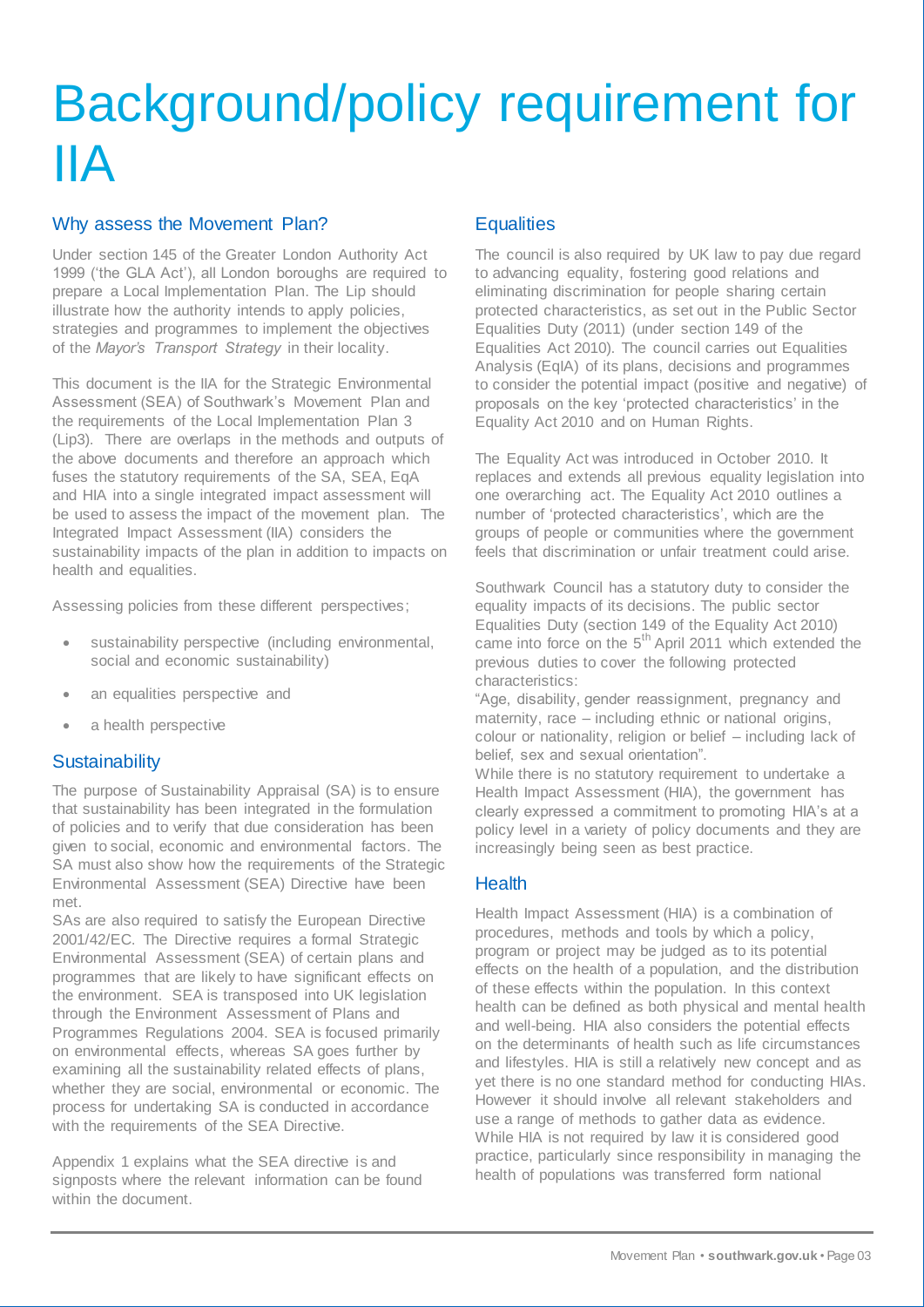government to local authorities following the Health and Social Care Act 2012.

The IIA will consider if there are any unintended consequences for people within the equalities and health groups and if the policies will be fully effective for all target groups.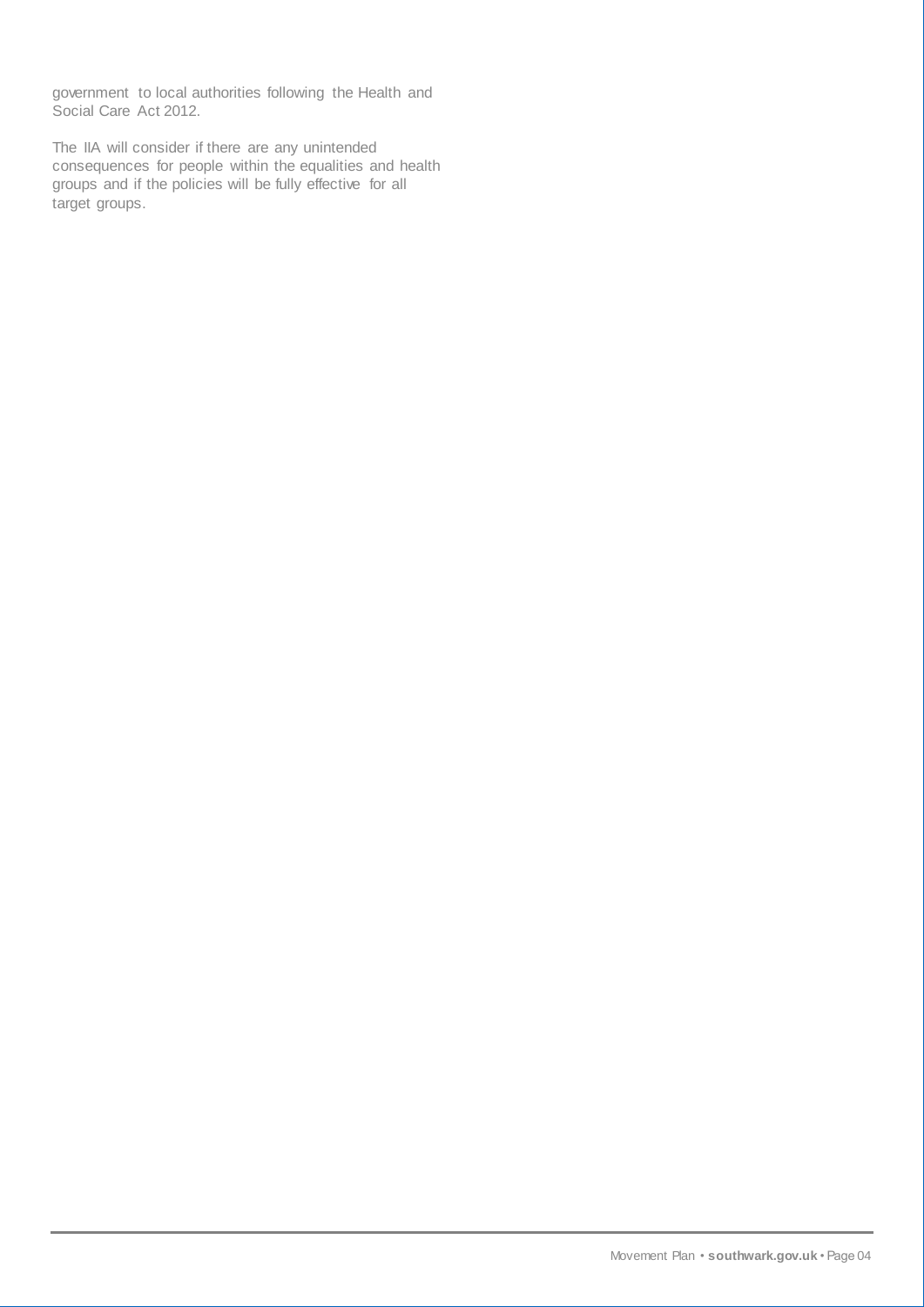# <span id="page-5-0"></span>Consultation and development methodology

### Stages of preparation for the Movement Plan

The Movement Plan was prepared on the following timeline;

- Preparation of the Movement Plan June to August 2018
- Statutory consultation on IIA scoping September to October 2018
- Cabinet meeting -30 October 2018
- Public consultation November to February 2018
- TfL submission February 2019
- Adoption April 2019

#### Statutory consultation on IIA Scoping Report

The first stage of formal consultation for the Movement Plan IIA involved the IIA Scoping Report, which was published for consultation in September and October 2018. SEA regulations require that the contents of the scoping report must be consulted on with the following 'authorities with environmental responsibility':

- • Natural England
- • Environment Agency
- • Historic England

The law requires the statutory organisations be provided with 5 weeks in which to respond to the Scoping Report. Consultation responses from all respondents to the consultation have been used to update the relevant elements of this IIA report and inform the preparation of the Movement Plan.

Consultation responses on the Scoping Report included suggestions for some minor amendments to be incorporated and also suggestions were put forward for: additional baseline information to be included in the appendices; recommendations for amending some of the objectives; recommendations for new sustainability questions and suggestions for amending and creating new indicators.

As we move forward we will continue to assess the sustainability implications across the wider area. We will also consult the same groups and organisations on the sustainability report at this stage.

Government guidance also recommends that additional bodies can be consulted in order to represent the social and economic aspects of sustainability. An extensive list of local consultees on the planning policy consultation database was consulted.

### Public consultation on Movement Plan and IIA Scoping Report

The Movement Plan and supporting documents (including the Integrated Impact Assessment) were publicly consulted for 15 weeks, from which we received 1,025 responses and 8 from our stakeholders. We collaborated with the Young Advisors to survey 12-16 year olds about their travel behaviours, feelings of safety and perception of physical activity. We had 207 responses to the survey.

We also collaborated with London College of Communication to host a workshop and to conduct indepth interviews with members from Southwark's Pensioners Centre to understand and identify where we can improve the experiences of older people moving and using public space.

The document was generally welcomed and people supported the people centred focus of the plan. Where the consultation showed a strong appetite for an initiative and action we have worked to strengthen missions to clearly deliver on these. Key areas included:

- 1. Reduce traffic and improve air quality.
- 2. Feel safe from crime and injury.
- 3. Green, peaceful and calm places. With green links and quiet routes away from traffic.
- 4. Infrastructure to support easy and safe walking and cycling.
- 5. Public transport is reliable and accessible.

The consultation showed strong support for some of our key initiatives and directions. 77% agree we should reduce the number of motor vehicles on our streets.

Further, 59% support the idea of expanding the concept of time-restricted road closures to other locations. This was particularly supported for the purpose of community events such as streets parties, prioritising of an enjoyable walking and cycling experience and improved air quality.

We have continuously worked with key stakeholders, originations and interest groups throughout the writing of the Movement Plan. Alongside this we fulfilled our duty under the GLA Act 1999 by consulting with statutory consultees including Transport for London, London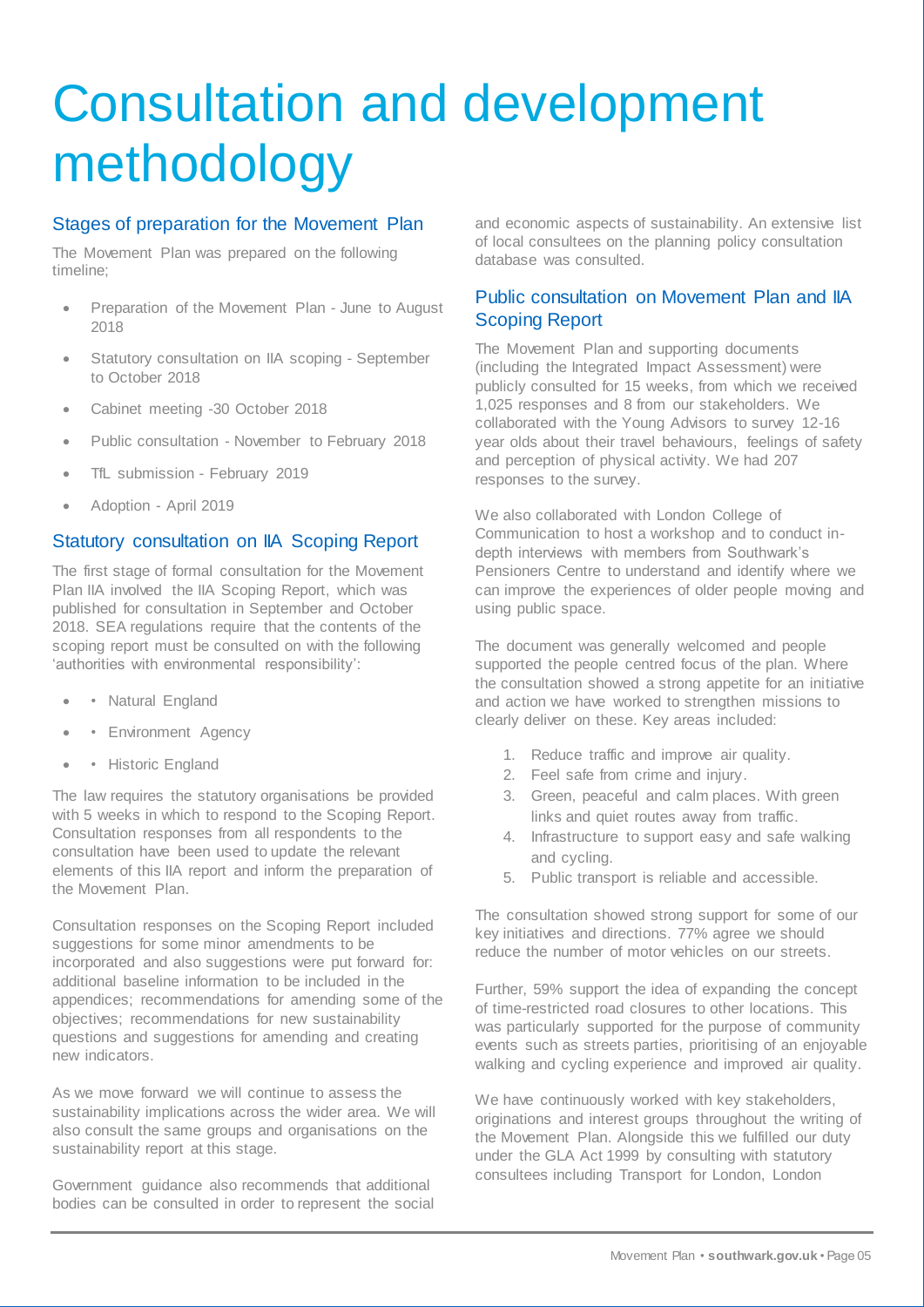boroughs, Police, Emergency services and any other service that is likely to be affected by the plan.

The Integrated Impact Assessment has actively influenced the Movement Plan to enhance sustainability outcomes. The IIA process has not identified any significant adverse effects against sustainability objectives from implementation of the of Movement Plan.

#### Table 2.1 IIA Appraisal Stages Timetable

| Stage A - Scoping                                                               | Setting the context and<br>objectives, establishing the<br>baseline and deciding on the<br>scope.                                                                                                                                        |
|---------------------------------------------------------------------------------|------------------------------------------------------------------------------------------------------------------------------------------------------------------------------------------------------------------------------------------|
| Stage B - Testing<br>alternatives                                               | Developing and refining<br>options and assessing effects<br>against the IIA framework.                                                                                                                                                   |
| Stage $C -$ Prepare the<br>Integrated Impact<br><b>Assessment Report</b>        | This stage involves testing in<br>detail the impacts of the<br>Movement Plan. Following<br>this, the updated IIA report<br>has been prepared for<br>consultation with the public<br>along with the consultation on<br>the Movement Plan. |
| Stage D - Seek<br>representations from<br>consultation bodies and<br>the public | The IIA report is being<br>consulted on between<br>November 2018 and January<br>/February 2019                                                                                                                                           |
| Stage $E - Post$ adoption<br>reporting and monitoring                           | Review consultation<br>responses to Movement Plan<br>and IIA report.                                                                                                                                                                     |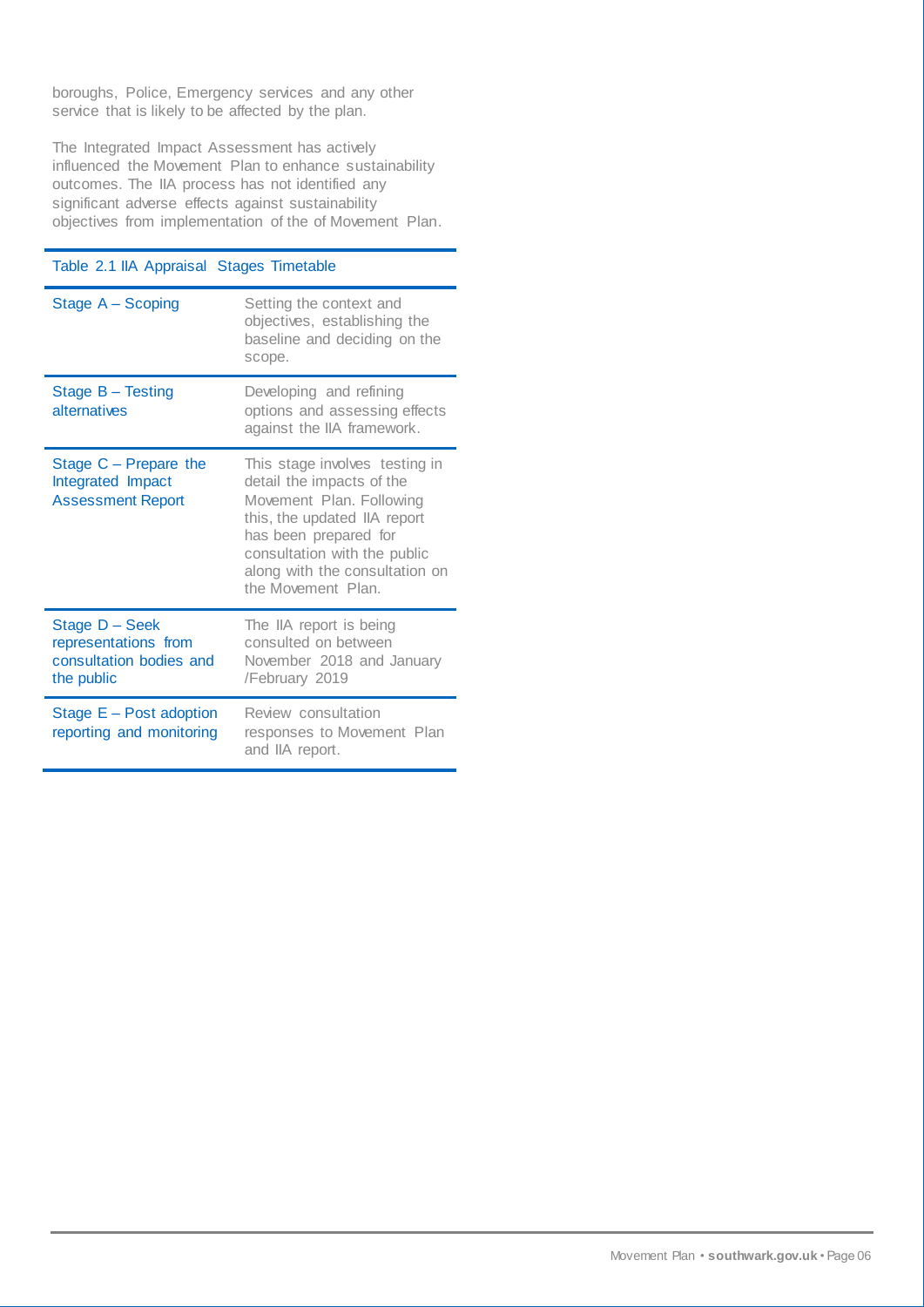# <span id="page-7-0"></span>Relevant plans

### Social Regeneration Indicators (Fairer Future Promises)

Southwark Council is preparing a set of social regeneration indicators which will monitor social regeneration impacts in the borough. The principles of these have informed and contributed towards the monitoring framework outlined in section 5 of this report. These indicators have been formed through Southwark Council's fairer future promises.

#### New Southwark Plan

The New Southwark Plan is the emerging local plan and regeneration strategy for our borough. It sets out the aspirations for places through the Area Visions, and detailed policies for development management purposes which will be used to determine planning applications. It also includes Site Allocations which contain specific requirements for the development of particular sites. The plan also contains strategic policies that determine our plan-led approach to achieving more housing and affordable homes for our residents, along with jobs, green spaces and transport improvements. The New Southwark Plan is currently at the Proposed Submission stage and is anticipated to be adopted in 2019 following a public examination.

#### New Southwark Plan, Integrated Impact Assessment: Scoping Report

The New Southwark Plan is accompanied by an, Integrated Impact Assessment, which has evolved over the various stages of the plan making process. The New Southwark Plan (and its accompanying IIA) is currently at Proposed Submissions stage. : Scoping Report (NSPIIASR) was published in February 2015. It considered relevant baseline information regarding key environmental, social and economic matters within the borough which are likely to be impacted by NSP policies within the NSP PSV. The NSPIIASR also established the framework for undertaking the IIA by setting out sustainability, health and equalities objectives, decision making criteria and indicators used to measure the impacts of the emerging policies. These indicators set in the NSPIIASR New Southwark Plan IIA will underpin monitoring in the Movement Plan.

#### The Southwark Air Quality Strategy and Air Quality Action Plan (2017)

Local air quality is a public health priority for Southwark and the Strategy has performance indicators regarding improving air quality. Southwark Council is fully committed to doing all we can to encourage our services, local businesses and residents to consider air quality in the choices they make and everything they do.

### Southwark Transport Plan (2011)

This Transport Plan set out how we will improve travel to, within and from the borough and how we would contribute to the wider economic, social and environmental objectives of the council. The plan set out our vision for transport, the long term goals and transport objectives for the borough (up to 20 years), targets and outcomes to show how we delivered the Transport Plan. The plan incorporated the requirements of Southwark's Local implementation Plan 2 in helping to deliver the Mayor's Transport Strategy. The Movement Plan will replace this document.

#### Mayor's Transport Strategy

The MTS is a statutory document under section 142 of the Greater London Authority Act 1999 that sets out the Mayor's transport policies and proposals for London. It is a key part of the strategic policy framework which supports and shapes London's social and economic development, and is the principal policy tool through which the Mayor and TfL exercise their responsibilities for the planning, management and development of transport in London.

The MTS sets out three themes:

- *Healthy streets and healthy people*: improving air quality by reducing emissions from traffic and encouraging more walking, cycling and public transport use and reducing car use. Adopting a Vision Zero approach to reducing road danger and ensuring roads are reliable, enabling a high quality bus service and essential freight and servicing. Ensuring that the transport system contributes to improving the environment by enabling London to become a zero carbon city and to be more resilient to the impacts of climate change.
- *A good public transport experience*: enabling easy and safe travel around the Capital. Providing good customer service and ensuring public transport is affordable, accessible, safe and secure reliable and not crowded.
- *New homes and jobs*: embedding more sustainable travel patterns, planning infrastructure and services in an integrated way to unlock housing and support regeneration to respond to forecast population growth.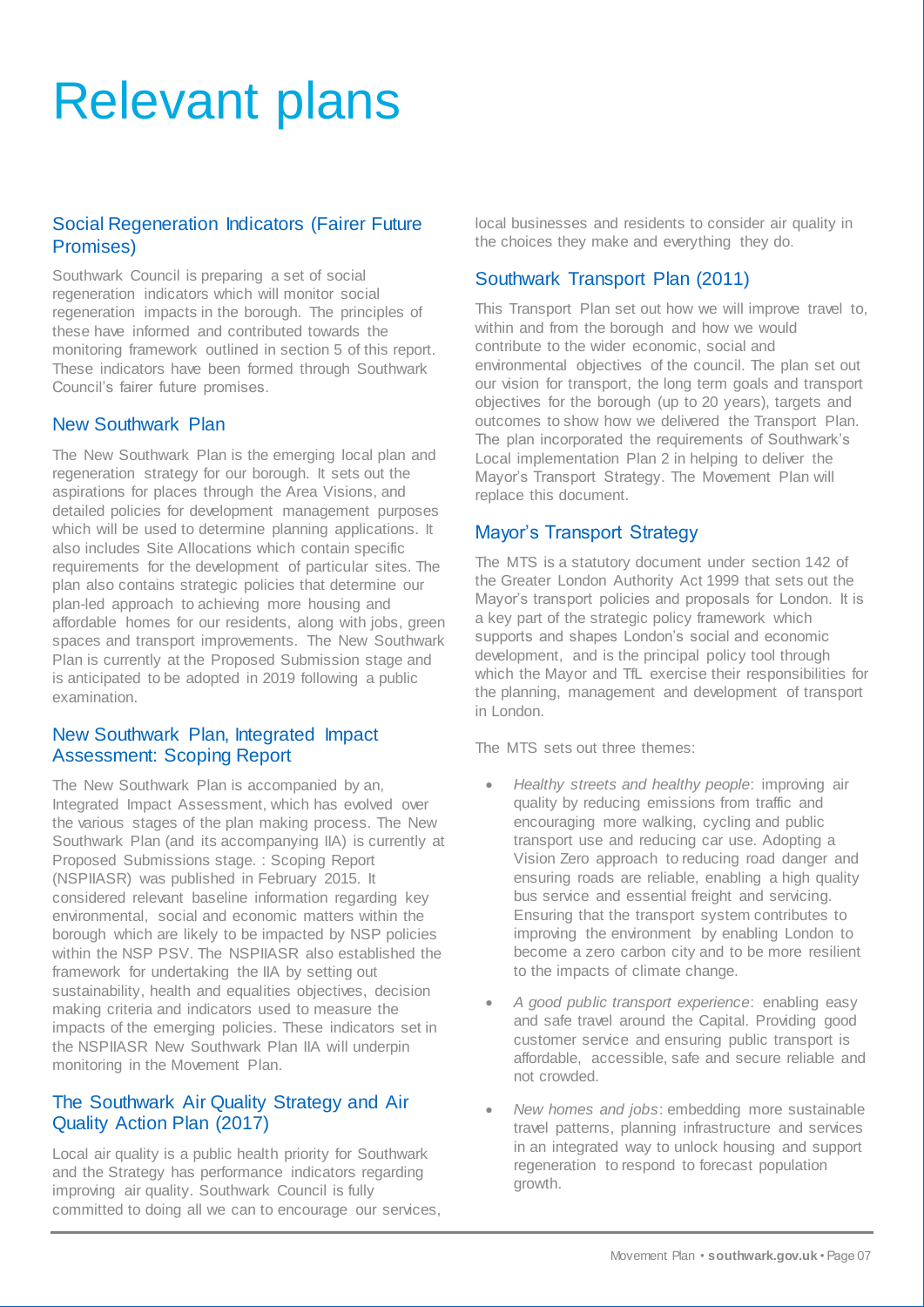#### Links to other policies, other tiers of plans, programmes and other guidance

It is necessary to identify and review the relevant polices, plans and programmes that may influence the content of the movement plan. This process enables potential relationships to be identified that will allow potential synergies to be exploited and any inconsistencies and constraints to be addressed. It will also identify additional objectives and indicators, which will assist in analysing and comparing economic, environmental and social impacts throughout the IIA and help in identifying key sustainability issues.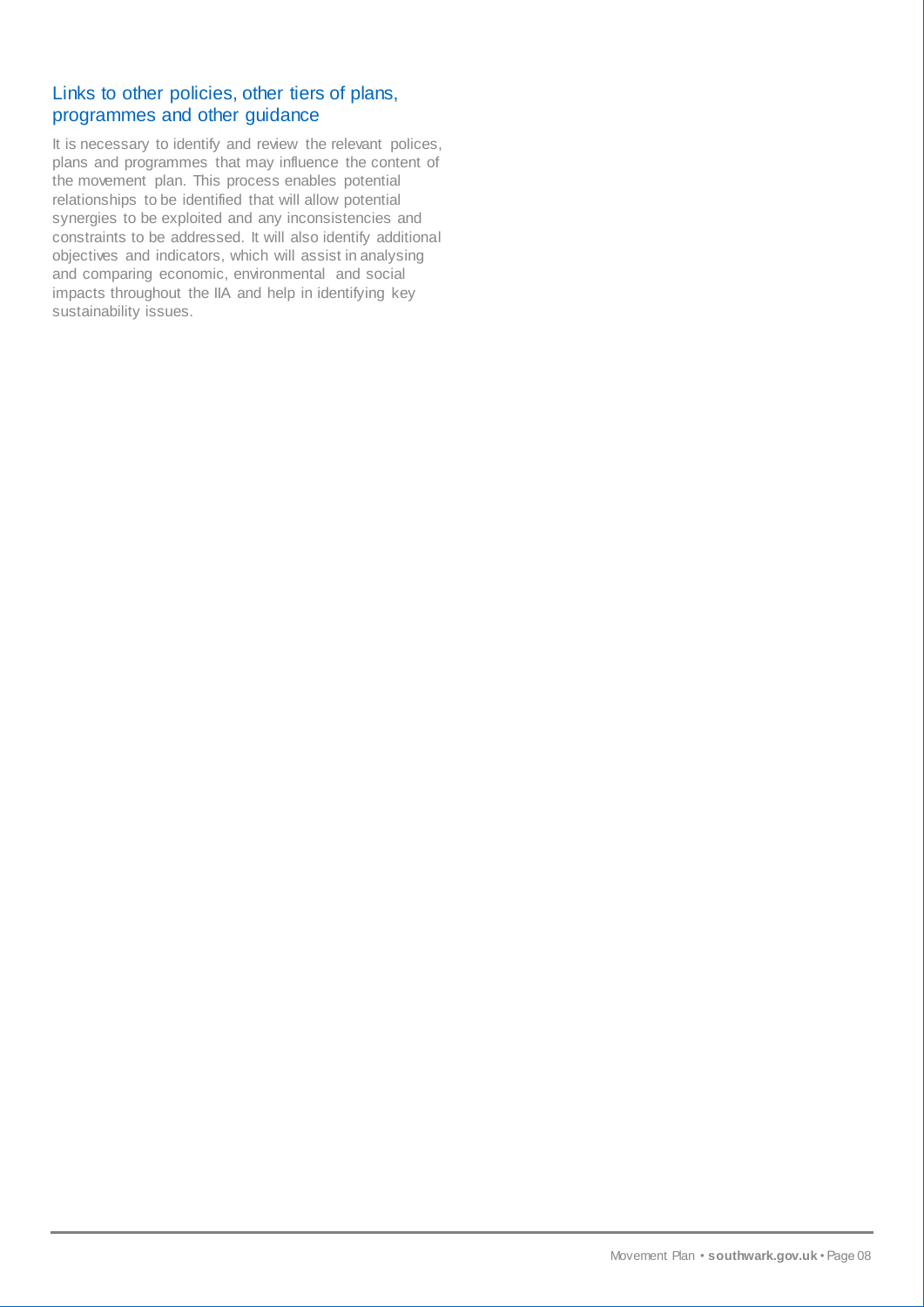# <span id="page-9-0"></span>Purpose of Movement Plan and baseline information

The purpose of the Movement Plan is to ensure that everyone benefits from movement.

It is a progressive plan, with policies that will guide movement and advocates the healthy choice to be the first choice. It mentions that it is imperative to our health to get more people walking and cycling. There is more potential for people to walk and cycle for more of their journeys. This could help to tackle localised pollution and noise promoting physical and mental wellbeing.

Streets are public spaces for people to enjoy, whether that is a street tree, a place to rest or to visit a street market. Streets and the movement of goods are essential for our local economy. We need space for delivery vehicles to efficiently and safely park and unload goods. For people to access the things that they need and for that to be a positive experience. To respond to change; the increased number of homes and jobs and the changes to the people living and working in the borough.

#### Baseline information

The aim in collecting baseline information is to assemble data on the current state of the area and the likely future state. The information then provides the basis for predicting and monitoring effects. Collecting baseline information is also a way of identifying sustainability problems and alternative ways of dealing with them.

The SA/ SEA Guidance provided by Government proposes a practical approach to data collection, recognising that information may not yet be available and that information gaps for future improvements should be reported as well as the need to consider uncertainties in data. Collection of baseline information should be continuous as the IIA process guides plan making and as new information becomes available.

Both qualitative and quantitative data has been used to inform the baseline analysis. Quantitative data has been taken from monitoring and research activities currently being carried out by a variety of organisations. Qualitative information is more often based on judgement and is particularly useful for objectives that relate to the character and quality of the built environment.

Appendix 2 contains baseline information regarding key environmental, social and economic matters relevant in the borough and likely to be affected by the Movement Plan

### Key environmental, health and equality objectives

Table 4.1 identifies key sustainability issues that have been identified for the movement plan which the IIA will address. These have been identified through monitoring, engagement with stakeholders, a review of relevant policies, strategies and programmes and existing council evidence base documents, and a survey of baseline data and information about the borough.

The sustainability issues are set out in the context of a number of themes, in recognition of the over-arching status and the likely format of the emerging movement plan.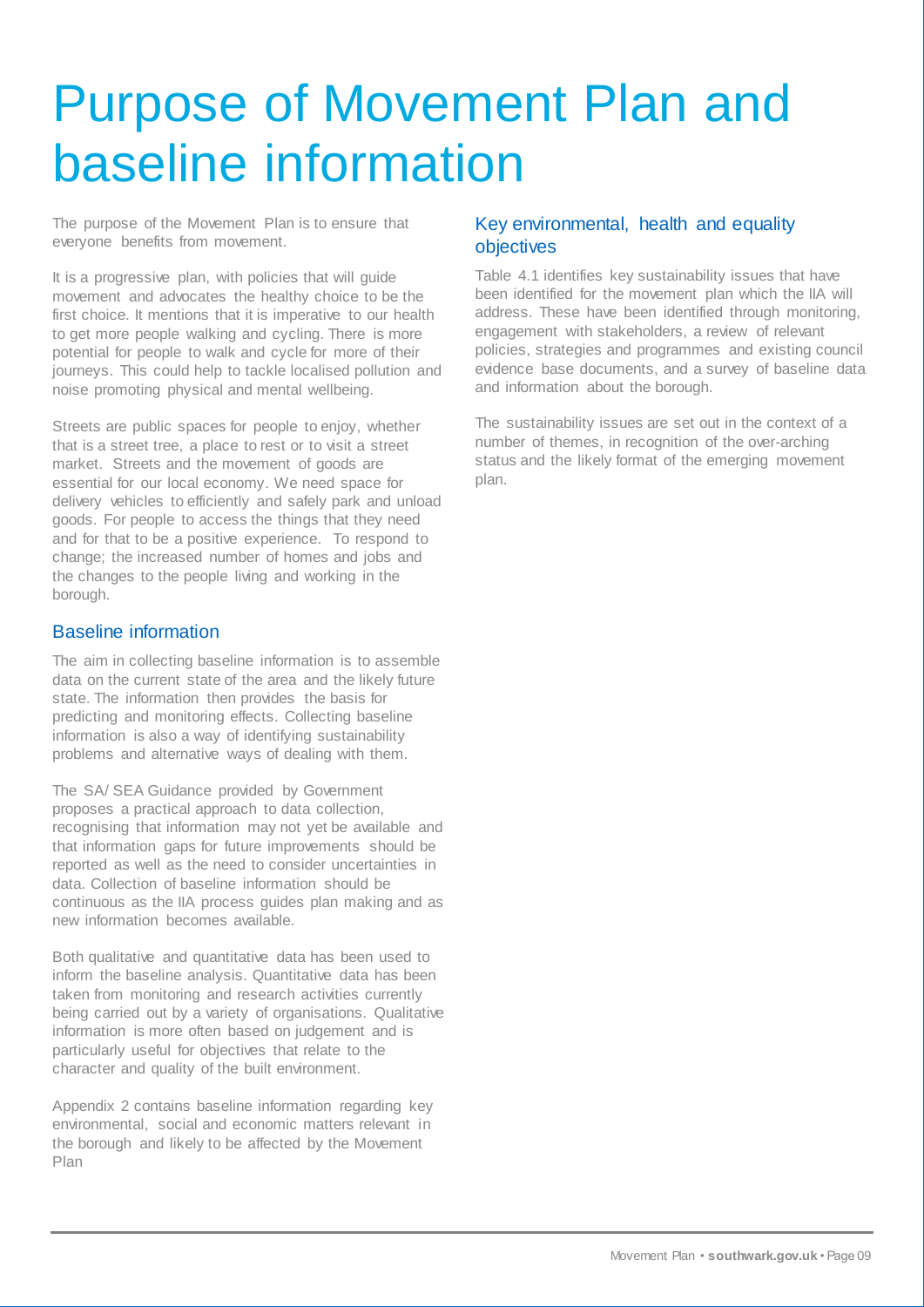#### Table 4.1 : Key environmental, health and equality issues

#### People

- Relatively high levels of deprivation
- Access to services and health inequalities
- Mental illness and poor self-esteem associated with unemployment and poverty
- Growing population
- Improving the health of Southwark residents by promoting healthy lifestyles.
- Addressing employment inequalities and reducing the barriers to employment
- Providing and maintaining sustainable transport choices for all members of the community
- Improving the educational attainment, skills and aspirations of residents
- Supporting local people to make healthier choices
- Mental health benefits from access to nature, biodiversity, green space and water
- Opportunities for food growing active lifestyles, healthy diet and tackling food poverty

#### Place

- Maintaining local distinctiveness and protecting and enhancing place-making assets.
- Poor environment leading to physical inactivity
- Lack of living space overcrowding
- Providing the right mix and balance of housing types, sizes and tenures in areas of the borough
- Optimising the efficient use of land at appropriate densities.
- Improving the transport network and infrastructure
- Managing delivery and servicing activities
- Increasing the vitality and viability of town and local centres
- Attracting and facilitating town centre investment
- Protecting essential shopping services for local communities
- The creation of healthy, cohesive, inclusive and safe environments
- Providing adequate community facilities and infrastructure to meet the needs of a growing population and facilitate social interaction
- Identifying appropriate locations for community facilities
- Ensuring a high quality of design in new developments to ensure accessibility, inclusivity and interaction
- Protecting and enhancing biodiversity and access to the natural environment
- Address existing open space deficiencies and improving the use of open spaces for sport, leisure and environment purposes
- Increasing green links and improving the public realm
- Need to preserve and enhance the historic environment and built heritage
- Protection of landscape features and designated sites

#### **Experience**

- High levels of crime and fear of crime
- Reducing congestion and pollution
- Improving accessibility by public transport
- Mitigating and adapting to climate change
- Minimising flood risk and improving resilience to flood risk
- Improving recycling and the management of waste
- Improving energy efficiency and use of renewables
- Providing opportunities for heat and power networks
- Improving air quality and decreasing level of emissions from industry, residential, construction and traffic.
- Need for sustainable use of water resources
- Need to ensure that there is social, physical and green infrastructure capacity for existing and future needs
- Reducing the impact of noise
- Ensuring high standards of sustainable design are achieved in the built environment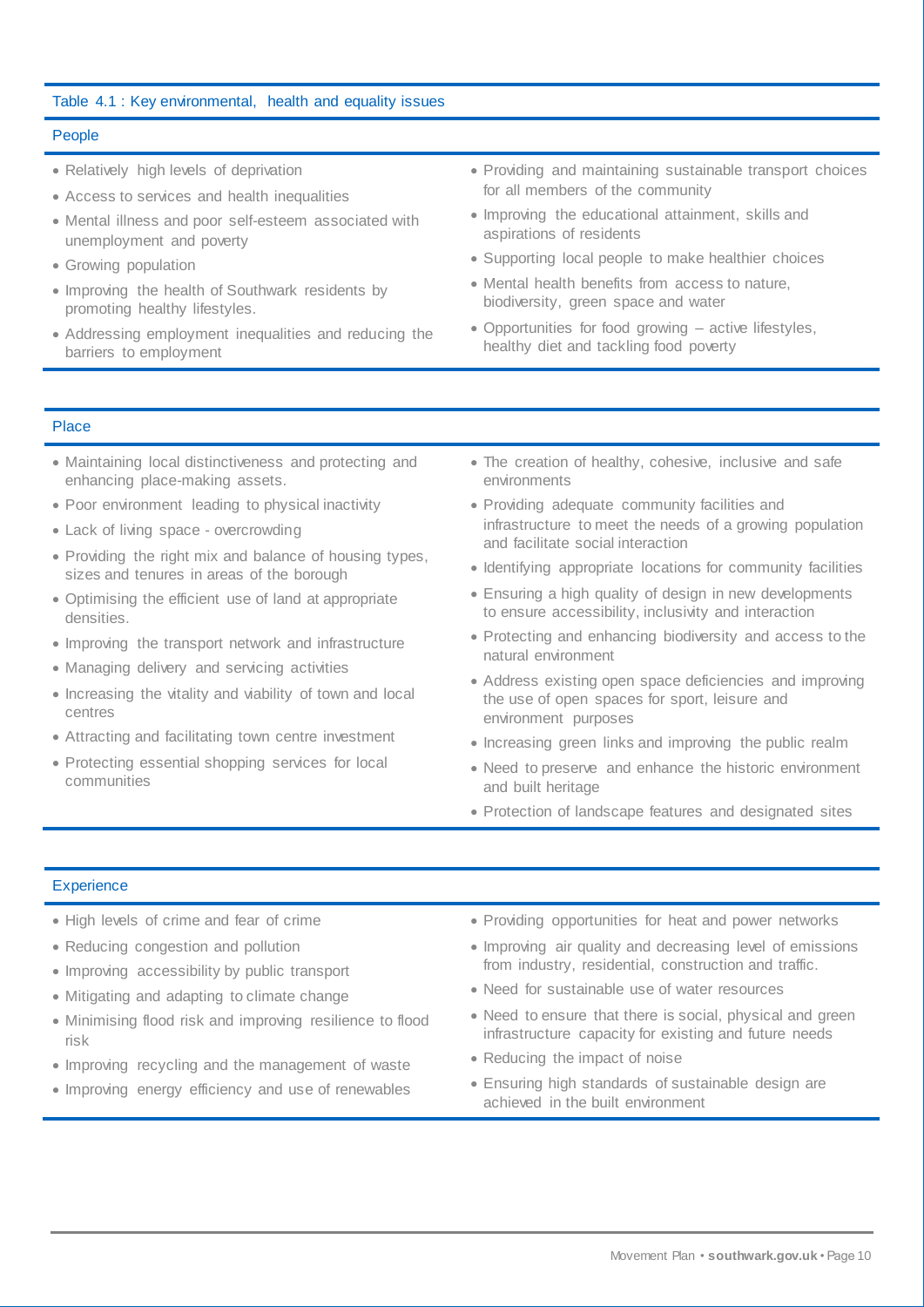# <span id="page-11-0"></span>Appraisal methodology

The NSP established the framework for undertaking the IIA by setting out sustainability, health and equalities objectives, decision making criteria and indicators used to measure the impacts of emerging policies.

The sustainability, equalities and health impacts of policies have been assessed with reference to the following themes. Each theme relates to a particular topic or set of related topics. This approach ensures a consistent approach is used by the IIA, SA and other impact assessments.

Themes identified for use by the IIA include: people, place and experience.

### IIA Assessment Framework

The establishment of appropriate objectives is central to the assessment process and provides a way in which the performance of the Movement Plan polices can be assessed. The objectives reflect the current social, economic and environmental issues affecting the borough.

The IIA framework is based on nine mission statements/objectives outlined in the Movement Plan. These objectives were developed by researching specific issues affecting Southwark, through a detailed desk top analysis and internal discussions.

The nine missions set out in Table 5.3 are reflective of a move toward the integration of impact assessments for the Movement Plan. Objectives can be linked to the Sustainability Appraisal, Health Impact Assessment and Equalities Analysis.

#### How has sustainability, health and equalities been considered in the development of the Movement Plan?

Areas of concern identified at the scoping stages have helped further our understanding of local sustainability, equalities and health issues and the groups that are likely to be impacted

| Table 5.1 HIA population groups           |                                         |
|-------------------------------------------|-----------------------------------------|
| <b>Children 0-16</b>                      | Unemployed                              |
| <b>Young Adults 16-25</b>                 | Low Income                              |
| <b>Adults 25-65</b>                       | Homeless/Street Community               |
| <b>Older Adults 65+</b>                   | Refugees and asylum seekers             |
| People with alcohol and drug problems     | Ethnic groups                           |
| <b>People with long term illness</b>      | Learning difficulties                   |
| <b>People with mental health problems</b> | Physical disabilities                   |
| <b>Residents</b>                          | Carers                                  |
| <b>Visitors</b>                           | People who experience domestic violence |

#### Table 5.1 HIA population groups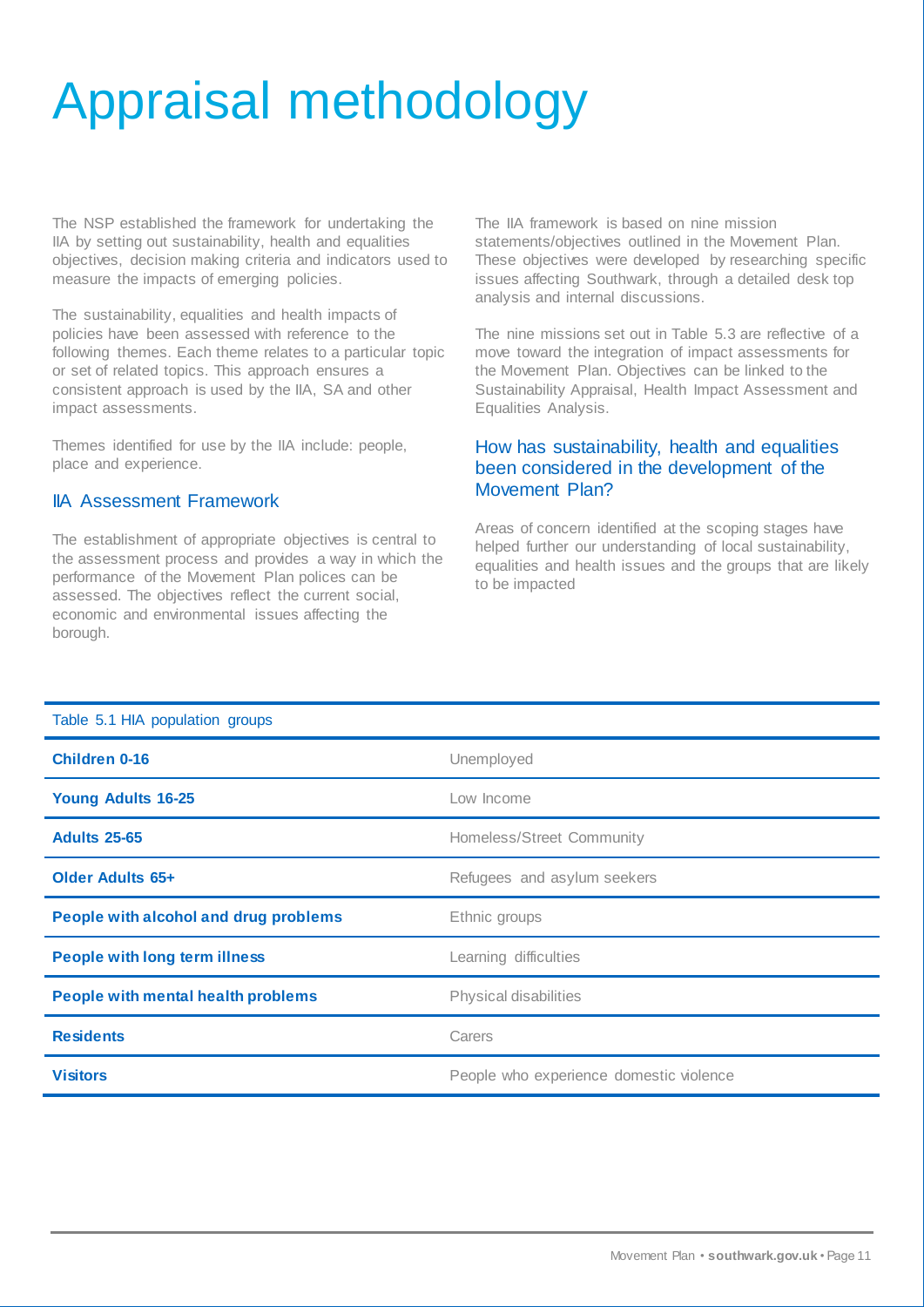| Table 5.2: Protected Characteristics for Equalities Impact Assessment |                                                                                                                                                                                                                                                                                                                                                                                              |  |  |  |  |  |  |
|-----------------------------------------------------------------------|----------------------------------------------------------------------------------------------------------------------------------------------------------------------------------------------------------------------------------------------------------------------------------------------------------------------------------------------------------------------------------------------|--|--|--|--|--|--|
| Age                                                                   | A person belonging to a particular age (e.g. 32 year<br>olds) or range of ages (e.g. 18-30 year olds).                                                                                                                                                                                                                                                                                       |  |  |  |  |  |  |
| <b>Disability</b>                                                     | A person has a disability if s/he has a physical or<br>mental impairment which has a substantial and<br>long-term adverse effect on that person's ability to<br>carry out normal day-to-day activities.                                                                                                                                                                                      |  |  |  |  |  |  |
| <b>Gender</b><br>reassignment                                         | The process of transitioning from one gender to<br>another.                                                                                                                                                                                                                                                                                                                                  |  |  |  |  |  |  |
| <b>Marriage and civil</b><br>partnership                              | In England and Wales marriage is no longer<br>restricted to a union between a man and a woman<br>but now includes a marriage between a same-sex<br>couples. Same-sex couples can also have their<br>relationships legally recognised as 'civil<br>partnerships'. Civil partners must not be treated<br>less favourably than married couples (except where<br>permitted by the Equality Act). |  |  |  |  |  |  |
| <b>Pregnancy and</b><br>maternity                                     | Pregnancy is the condition of being pregnant or<br>expecting a baby. Maternity refers to the period<br>after the birth, and is linked to maternity leave in the<br>employment context. In the non-work context,<br>protection against maternity discrimination is for 26<br>weeks after giving birth, and this includes treating a<br>woman unfavourably because she is breastfeeding.       |  |  |  |  |  |  |
| Race                                                                  | A group of people defined by their race, colour and<br>nationality (including citizenship) ethnic or national<br>origins.                                                                                                                                                                                                                                                                    |  |  |  |  |  |  |
| <b>Religion and belief</b>                                            | Religion has the meaning usually given to it but<br>belief includes religious and philosophical beliefs<br>including lack of belief (e.g. Atheism). Generally, a<br>belief should affect your life choices or the way you<br>live for it to be included in the definition.                                                                                                                   |  |  |  |  |  |  |
| <b>Sex</b>                                                            | A man or a woman.                                                                                                                                                                                                                                                                                                                                                                            |  |  |  |  |  |  |
| <b>Sexual orientation</b>                                             | Whether a person's sexual attraction is towards<br>their own sex, the opposite sex or to both sexes.                                                                                                                                                                                                                                                                                         |  |  |  |  |  |  |
| *Definitions are from the Equalities and Human Rights Commission      |                                                                                                                                                                                                                                                                                                                                                                                              |  |  |  |  |  |  |

As the Movement Plan has progressed the IIA has appraised preferred policies against the framework of objectives as set out in Table 5.3.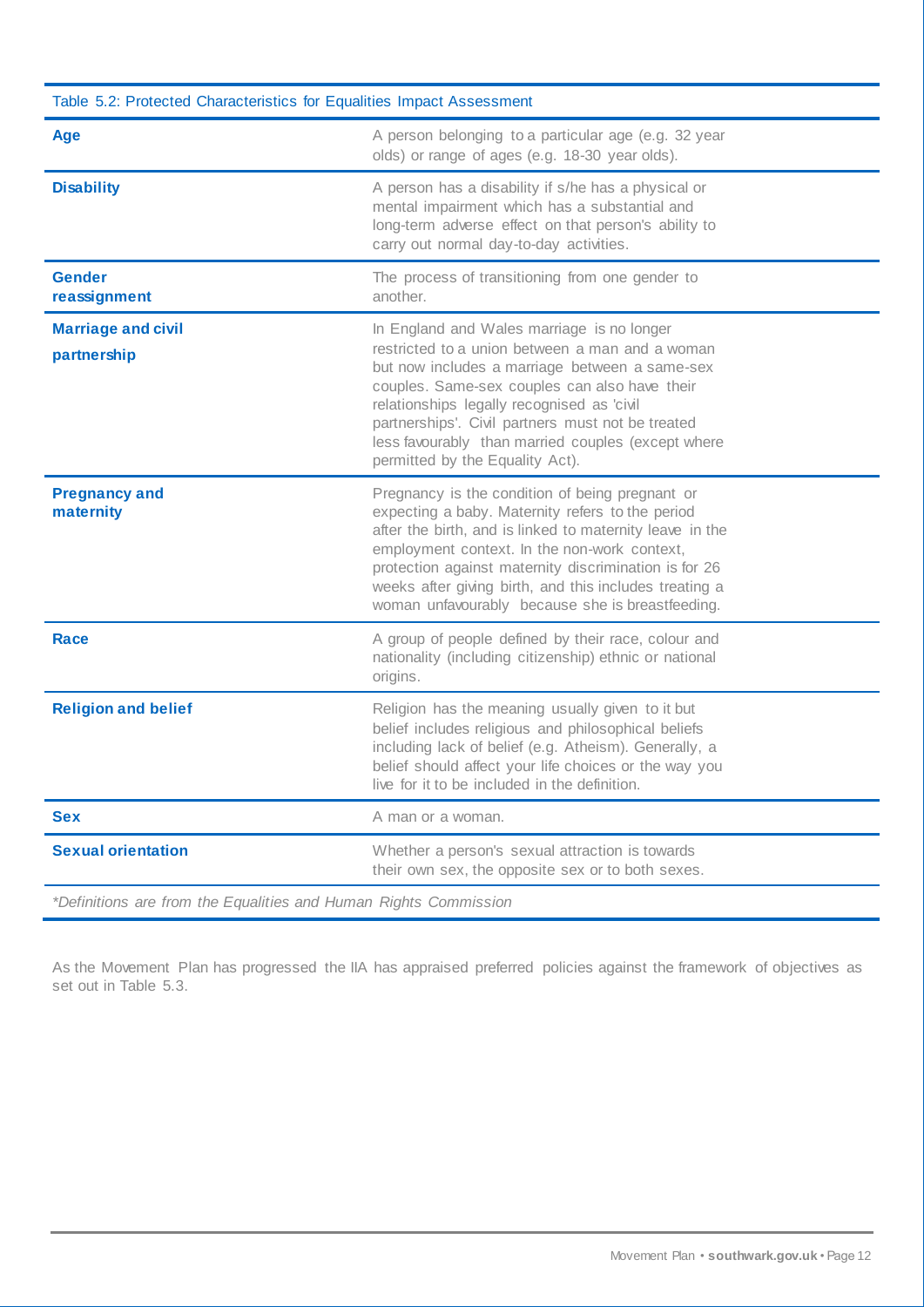| Table 5.3: Integrated Impact Assessment Framework of Objectives         |                                                                                                                                                                                                                       |                                                                            |                                                                                   |  |  |  |  |  |
|-------------------------------------------------------------------------|-----------------------------------------------------------------------------------------------------------------------------------------------------------------------------------------------------------------------|----------------------------------------------------------------------------|-----------------------------------------------------------------------------------|--|--|--|--|--|
| People                                                                  | Considers the personal role and impact of movement on physical and mental wellbeing. This theme<br>introduces an equity framework that will guide all future policy, strategy, actions and monitoring of<br>movement. |                                                                            |                                                                                   |  |  |  |  |  |
|                                                                         | <b>Mission 2</b>                                                                                                                                                                                                      | <b>Mission 3</b>                                                           | <b>Mission 3</b>                                                                  |  |  |  |  |  |
| <b>We monitor</b>                                                       | How healthy people are $-$<br>Mental wellbeing                                                                                                                                                                        | How healthy people are $-$<br><b>Physical wellbeing</b>                    | How often people travel and<br>what mode of transport they<br>use                 |  |  |  |  |  |
| <b>By measuring</b><br>Male/ Female healthy life<br>expectancy at birth |                                                                                                                                                                                                                       | How much active travel<br>Southwark residents do a day                     | How residents choose to travel<br>(walking, cycling and public<br>transport etc.) |  |  |  |  |  |
|                                                                         | Proportion of 5-16 year olds<br>with emotional disorders                                                                                                                                                              | Children's excess weight<br>trends (4-5 years old and 10-<br>11 years old) | How many trips people make<br>and where from                                      |  |  |  |  |  |
|                                                                         | Proportion of people with high<br>anxiety score                                                                                                                                                                       | Proportion of year 6 children<br>who are overweight or obese               | How children travel to school                                                     |  |  |  |  |  |
|                                                                         | Proportion of people with a low<br>happiness score                                                                                                                                                                    | Proportion of obese adults                                                 |                                                                                   |  |  |  |  |  |
|                                                                         | Proportion of people who feel<br>able to participate in cultural<br>activities                                                                                                                                        |                                                                            |                                                                                   |  |  |  |  |  |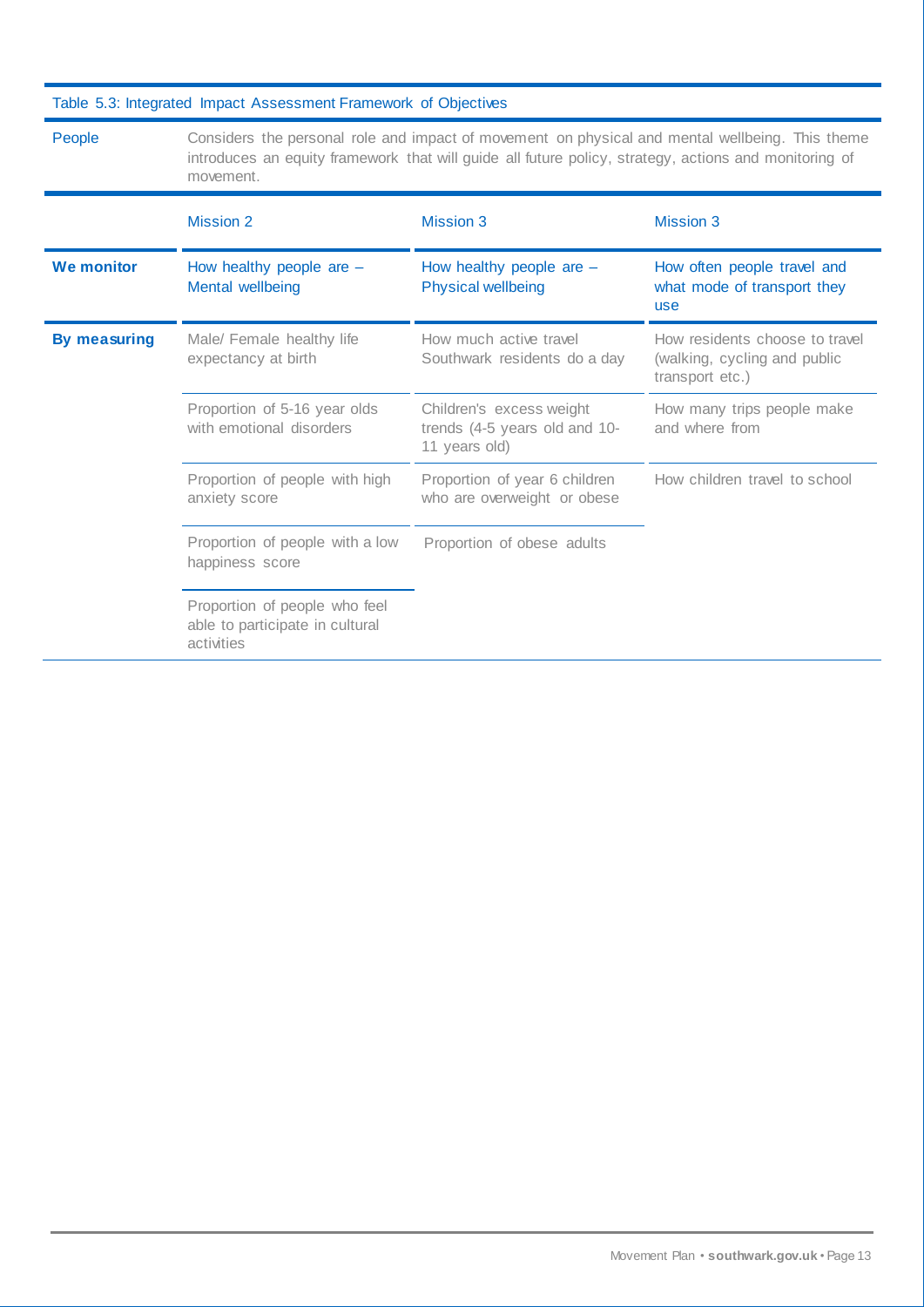| <b>Place</b>        | creative and diverse places to be in.                      |                                                                                                             | Focusses on traffic reduction and how the form and management of our streets and places can<br>influence our experience. Key to this is traffic reduction and management. As well as creating<br>places for people to come together (such as town centres) and how they can be enjoyable, exciting, |                                                          |
|---------------------|------------------------------------------------------------|-------------------------------------------------------------------------------------------------------------|-----------------------------------------------------------------------------------------------------------------------------------------------------------------------------------------------------------------------------------------------------------------------------------------------------|----------------------------------------------------------|
|                     | <b>Mission 4</b>                                           | <b>Mission 5</b>                                                                                            | <b>Mission 5</b>                                                                                                                                                                                                                                                                                    | <b>Mission 6</b>                                         |
| <b>We monitor</b>   | How many people own<br>cars and how often<br>they are used | How people feel abut<br>their local space and<br>how easy it is to walk<br>and cycle                        | Streets in good<br>condition                                                                                                                                                                                                                                                                        | Use and vibrancy of<br>our town centres and<br>bushiness |
| <b>By measuring</b> | Annual vehicle<br>kilometres (millions)                    | Proportion of<br>Southwark residents<br>living within 400m of<br>the London-wide<br>strategic cycle network | Principal road length in<br>poor condition                                                                                                                                                                                                                                                          | Vacancy rates for<br>offices and retail<br>space         |
|                     | Number of cars<br>owned.                                   | Proportion of adults<br>who feel satisfied with<br>their local area as a<br>place to live                   | Emergency hospital<br>admissions due to falls<br>in people aged 65 and<br>over                                                                                                                                                                                                                      | Birth and death of new<br>enterprises                    |
|                     | Number of licensed<br>vehicles in Southwark                | Proportion of adults<br>who have formally<br>and/or informally<br>volunteered in the last<br>year           |                                                                                                                                                                                                                                                                                                     | Proportion of<br>affordable workspace                    |
|                     |                                                            | <b>Healthy Street</b><br>Checklist scores                                                                   |                                                                                                                                                                                                                                                                                                     |                                                          |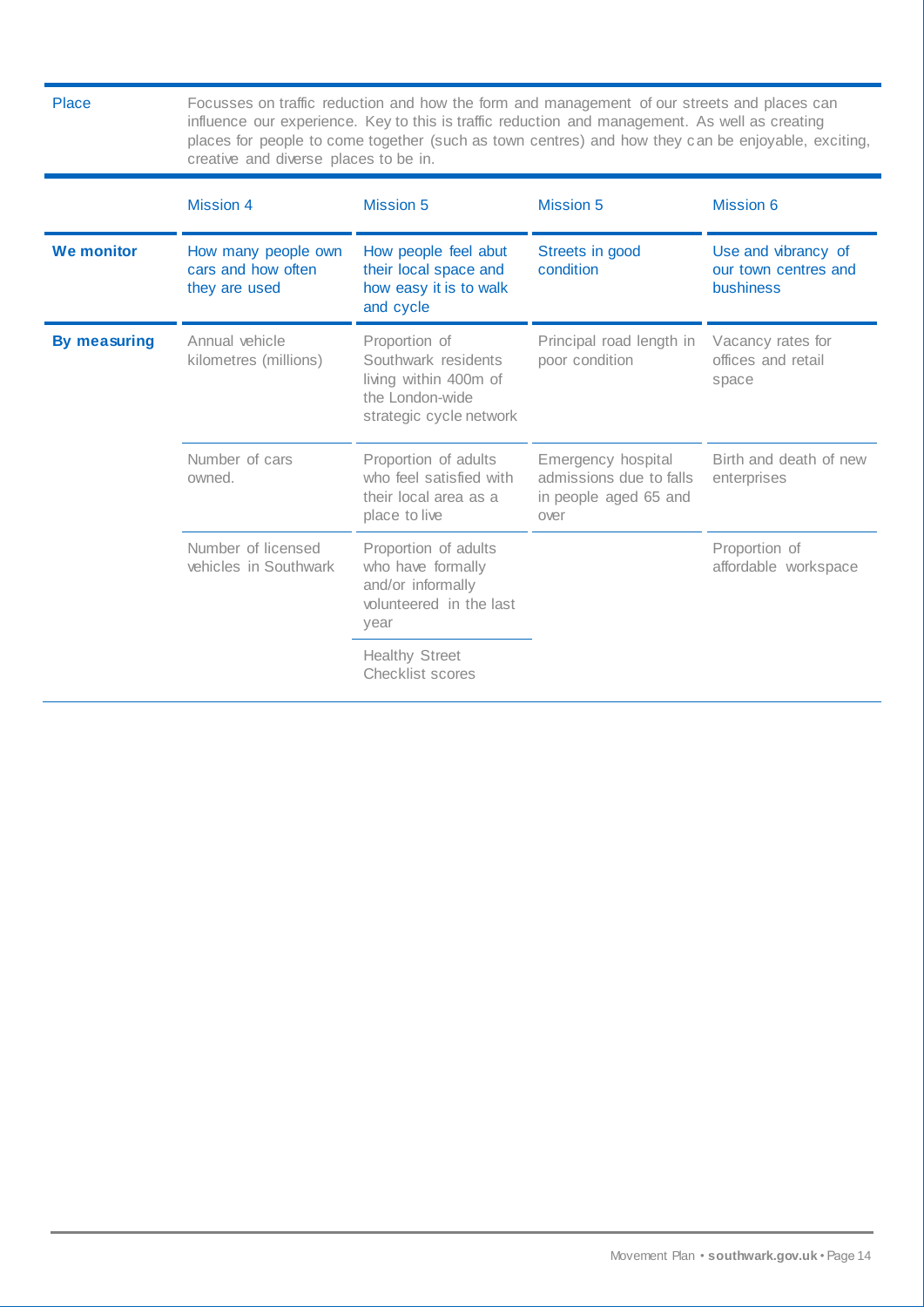| <b>Experience</b>   | plan.                                                      | both from a personal safety and road safety perspective.                           | Responds to how we feel about movement addressing feeling safe and being safe on our streets<br>We recognise the significant change that the borough will face during the life of the plan (to 2041)<br>and reflect the role information sharing, exchanging and collaborating will play in the delivery if the |                                                                |
|---------------------|------------------------------------------------------------|------------------------------------------------------------------------------------|-----------------------------------------------------------------------------------------------------------------------------------------------------------------------------------------------------------------------------------------------------------------------------------------------------------------|----------------------------------------------------------------|
|                     | <b>Mission 7</b>                                           | <b>Mission 7</b>                                                                   | <b>Mission 7</b>                                                                                                                                                                                                                                                                                                | <b>Mission 7</b>                                               |
| <b>We monitor</b>   | Peoples experience of<br>being on public<br>transport      | Feeling safe and<br>being safe                                                     | Equal access (to public<br>transport)                                                                                                                                                                                                                                                                           | Environmental impact<br>of movement                            |
| <b>By measuring</b> | Annualised average<br>bus speeds                           | Proportion of people<br>who feel safe when<br>out and about in their<br>local area | Reduce the difference<br>between total public<br>transport network<br>journey time and total<br>step-free public<br>transport network                                                                                                                                                                           | CO2 emissions (in<br>tonnes) from road<br>transport            |
|                     | Excess wait times for<br>high frequency bus<br>services    | Casualties by mode of<br>travel and age                                            | Proportion of housing<br>units in areas within<br>PTALs 3-6 or within<br>800m of a Tube<br>station, rail station or<br>town centre boundary                                                                                                                                                                     | NOX emissions (in<br>tonnes) from road<br>transport            |
|                     | Morning and Evening<br>passengers in Excess<br>of Capacity | Street crime recorded                                                              |                                                                                                                                                                                                                                                                                                                 | PM10 and PM2.5<br>emissions (in tonnes)<br>from road transport |
|                     | How many people use<br>our stations                        |                                                                                    |                                                                                                                                                                                                                                                                                                                 |                                                                |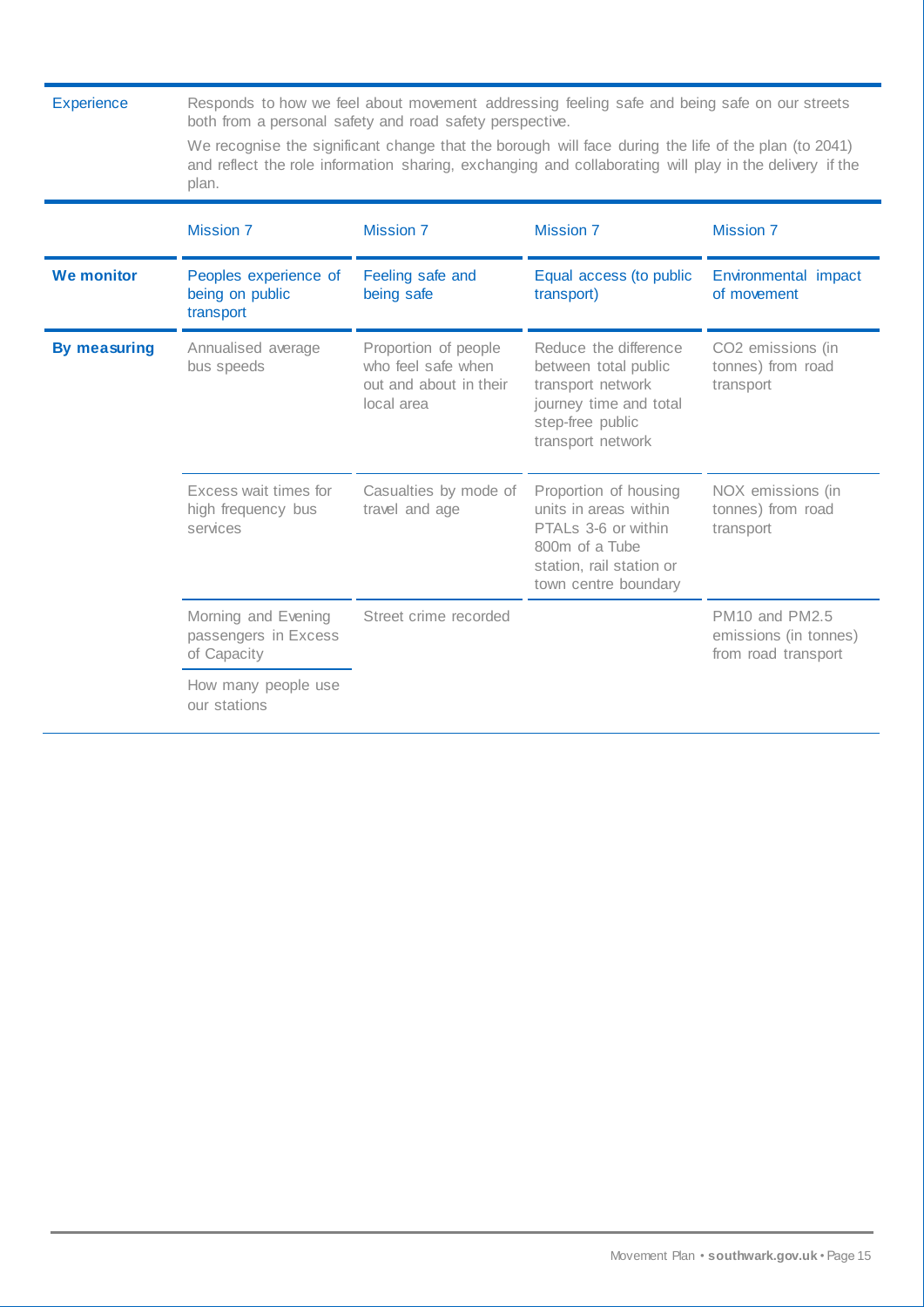### Comparison of the IIA objectives

As part of the IIA a comparison of the objectives was undertaken to check if the objectives are compatible with one another.

The compatibility of mission 1:(for movement to improve equality) and mission 9: (to manage change and facilitate a positive experience for people and in place the transitions through it with mission 4: To be agile and demand-led in our approach to space and its management and mission 8: for all people and road users to have a positive experience on our roads will depend upon implementation. Careful application of transport management will be needed to ensure that resident's accessibility to transport around the borough does not compromise their mental health or well being and can support all groups in the borough particularly in a time of change/transition.

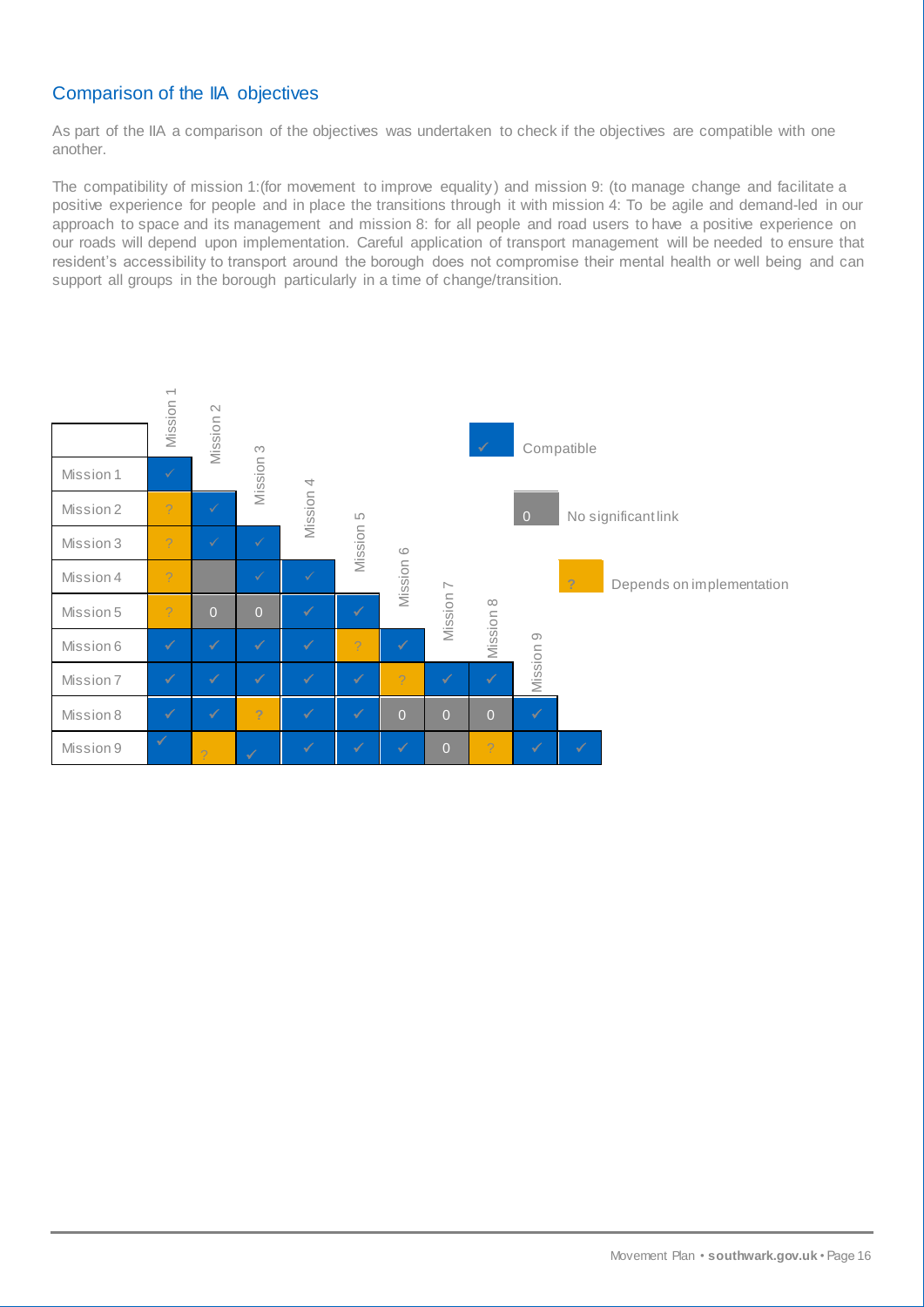# <span id="page-17-0"></span>Appraisal assessment

This section explains the proposed approach and methods for the IIA of the Movement Plan.

The IIA Framework presented in Table 5.3 will form the basis for appraising the Movement Plan policies. The table sets out the criteria that will be used to determine the nature and significance of effects against IIA Objectives, including any assumptions that will be made or uncertainties. This ensures a consistent approach is taken for the appraisal of all reasonable options.

The IIA is structured under the Mission objectives in the IIA Framework, which incorporate topics in the SEA Directive. This provides a framework and structure to evaluate the likely significant effects of the Movement Plan against these key topics, which include health and equality. The appraisal also considers short, medium and long term effects.

The appraisal is undertaken using professional judgment, supported by the baseline information and wider evidence base. A summary appraisal commentary will be provided at stage B of the IIA appraisal stages, to set out any significant effects identified for individual options, along with suggestions for mitigation or enhancement to be made where relevant. The nature of the likely effects (including positive/negative, duration, permanent/ temporary, secondary, cumulative and synergistic) are described, along with any assumptions or uncertainties noted. Where necessary, the appraisal commentary will also identify any potential cumulative effects for that option.

IIA is an assessment tool that helps to inform decision-making, it is not the sole basis for a decision. The council will consider the findings of the IIA alongside the wider evidence base to inform the development of policies.

Table 6.1 demonstrates the system of symbols which will be used to represent the findings of the IIA for different elements of the assessment of the policies.

| Key | $\checkmark\checkmark$    | Major or direct positive   |
|-----|---------------------------|----------------------------|
|     | $\checkmark$              | Minor or indirect positive |
|     | <b>XX</b>                 | Major or indirect negative |
|     | $\boldsymbol{\mathsf{X}}$ | Minor or indirect negative |
|     | $\overline{?}$            | Uncertain                  |
|     | $\blacksquare$            | Neutral                    |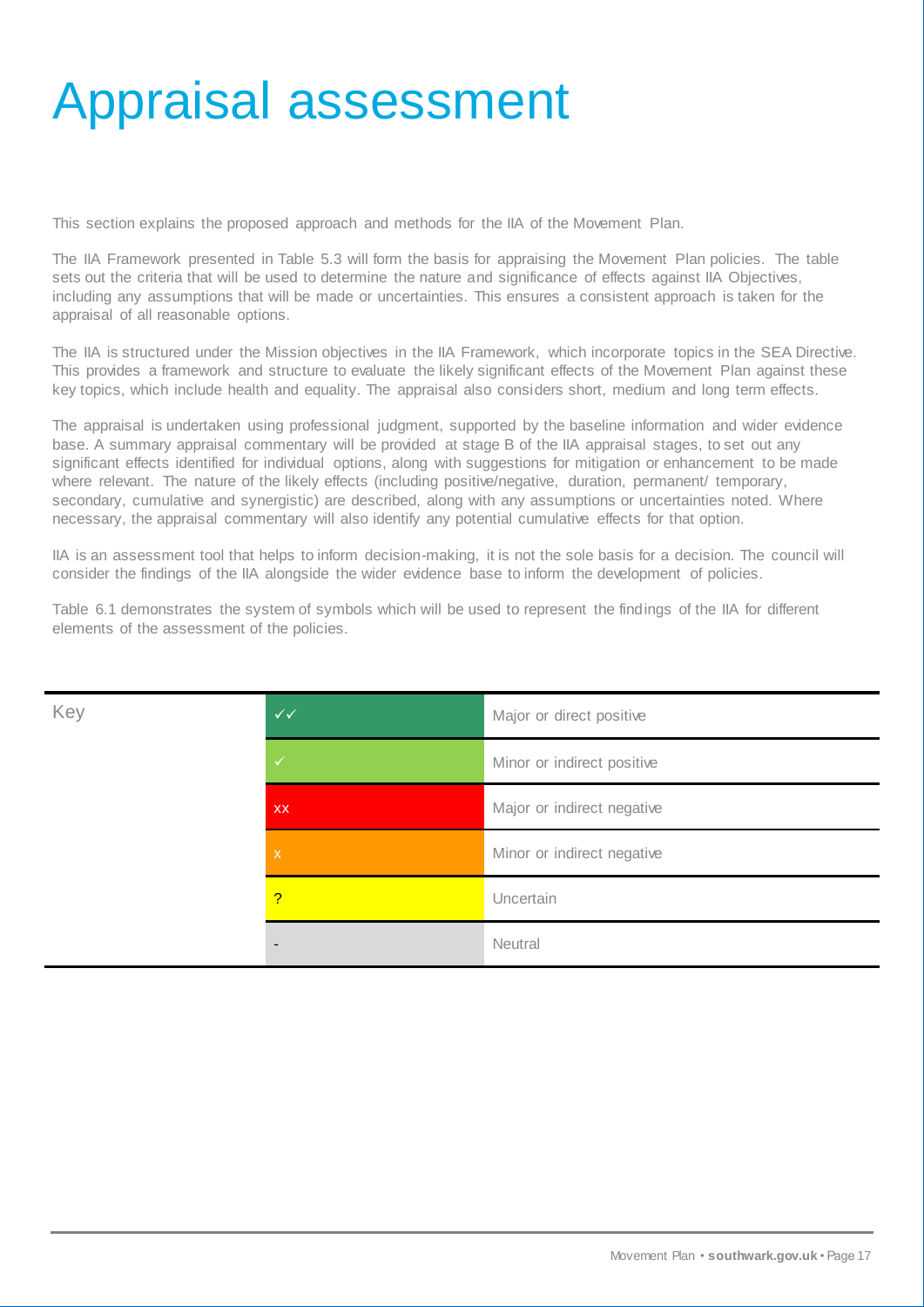### **People**

| <b>Mission</b>                                       | <b>Action</b>                                                            | S                            | M                            | L                 | <b>Commentary on Results</b>                                                                                                                                                                                                                                                                                                                                                                                                                                                                                                                                                                                                                                                                                                                   |
|------------------------------------------------------|--------------------------------------------------------------------------|------------------------------|------------------------------|-------------------|------------------------------------------------------------------------------------------------------------------------------------------------------------------------------------------------------------------------------------------------------------------------------------------------------------------------------------------------------------------------------------------------------------------------------------------------------------------------------------------------------------------------------------------------------------------------------------------------------------------------------------------------------------------------------------------------------------------------------------------------|
| M1 Our Equity<br>framework                           | n/a                                                                      | ✓<br>$\checkmark$            | ✓                            |                   | Southwark is an inclusive forward looking borough<br>where all people are welcome whether to make a<br>home or to make a living Understanding and<br>addressing the barriers to accessible and safe travel<br>is positive.<br>Our movement and equity framework will guide our<br>work in delivering the Movement Plan ensuring that<br>the needs of all people are considered.                                                                                                                                                                                                                                                                                                                                                                |
| M2 For movement to<br>benefit mental<br>wellbeing.   | <b>Action 1 Reduce</b><br>noise pollution                                | ✓                            |                              | ✓                 | We will reduce noise pollution by a number of<br>measures :<br>Build on our understanding of noise levels in the<br>borough and use it to influence decision making.<br>Make the most of our quiet spaces.<br>Provide parallel walking and cycling routes along and<br>around major streets and junctions that are quieter<br>and safer to use. Working with the construction,<br>innovation and technology sectors to monitor,<br>mitigate and manage noise. All these measures can<br>be seen as positive.                                                                                                                                                                                                                                   |
|                                                      | <b>Action 2 Create</b><br>simple and clear<br>streets                    | $\overline{?}$               | $\overline{?}$               | ✓<br>✓            | Declutter, reduce or restrict advertising.<br>Regular 'tidy up our streets' initiatives. Although it is<br>uncertain as to how this action will be seen, it is<br>envisaged in the longer term it will be largely positive<br>as behaviour changes and people benefit from the<br>changes.                                                                                                                                                                                                                                                                                                                                                                                                                                                     |
|                                                      | Action 3 Create<br>things to see<br>and do in our<br>streets             | $\checkmark$<br>$\checkmark$ | $\checkmark$<br>$\checkmark$ | $\checkmark$<br>✓ | We want to create moments and memories that<br>emphasise the positive, to improve overall people's<br>wellbeing. To allow people to take notice and learn<br>something new as a key aspect of people's wellbeing.<br>Cultivating positive experiences for all is a largely<br>positive objective                                                                                                                                                                                                                                                                                                                                                                                                                                               |
| M3 For movement to<br>benefit physical<br>wellbeing. | <b>Action 4 Deliver</b><br>Infrastructure to<br>support active<br>travel | ✓                            |                              |                   | We will deliver various infrastructures to support<br>active travel. This includes creating clear and<br>connected walking and cycling routes that are<br>integrated and well-maintained, recognising the<br>relationship between streets, parks, public places<br>such as housing estates Including benches, access<br>to toilets, rest points and water fountains, cycle and<br>scooter parking. Continue to deliver the cycle and<br>walking networks.<br>Support and enable active travel for all supporting a<br>wide variety of cycles and cycle parking such as hand<br>cycles as well as new modes of movement such as e-<br>scooters.<br>Extend the cycle hire schemes across the borough.<br>This is all a largely positive outcome. |
|                                                      | Action 5 Enable<br>people to get<br>active                               | $\checkmark$<br>✓            | $\checkmark$                 | ✓                 | Promoting physical activity and social interaction<br>would help deliver key health priorities of tackling<br>obesity and associated diseases, poor mental health<br>and social isolation. This is largely positive                                                                                                                                                                                                                                                                                                                                                                                                                                                                                                                            |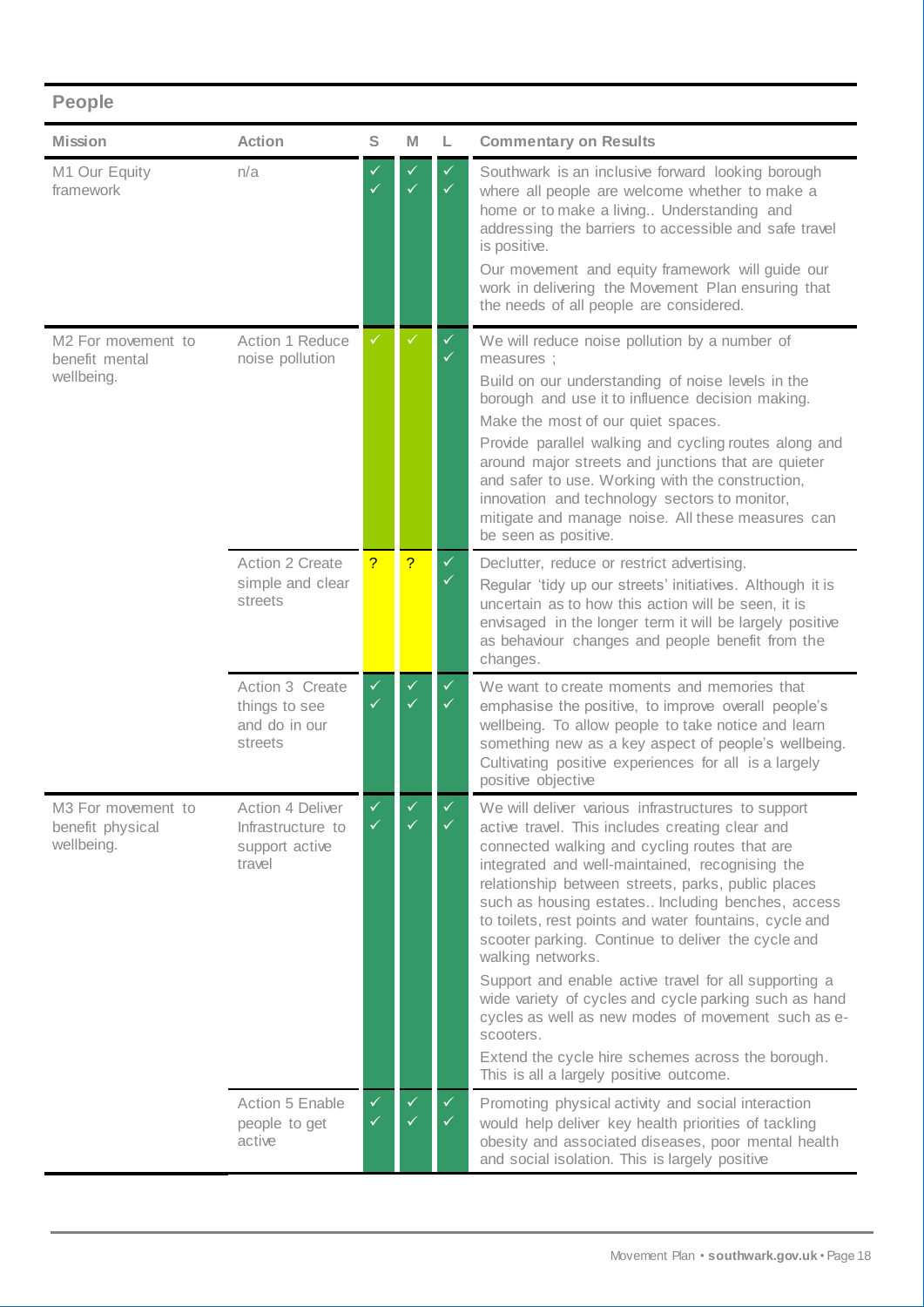Action 6 Enable people to stay active



Promoting physical activity and social interaction would help deliver key health priorities of tackling obesity and associated diseases, poor mental health and social isolation. This is largely positive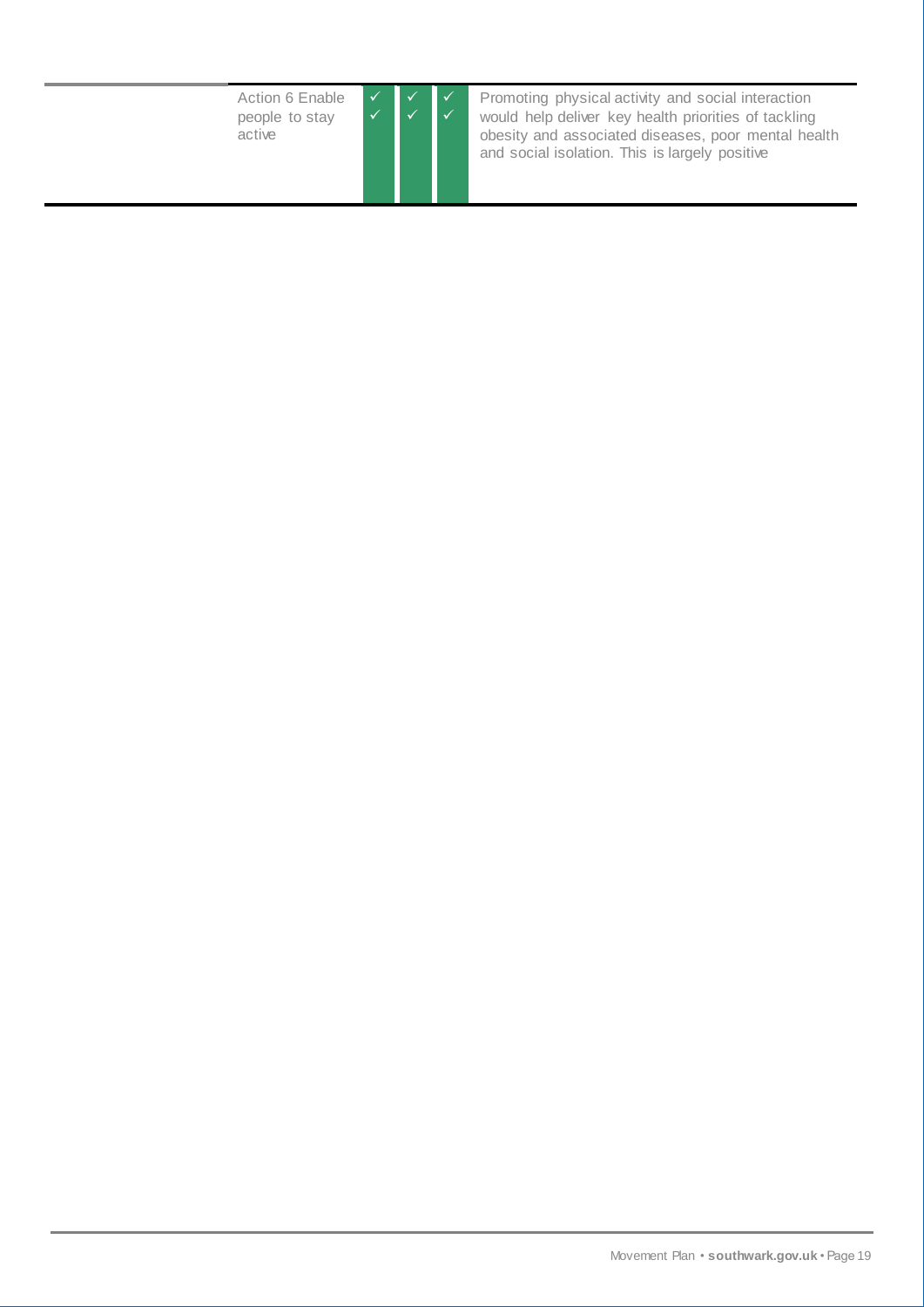| <b>Place</b>                      |                                                                                      |                   |   |        |                                                                                                                                                                                                                                                                                                                                      |  |
|-----------------------------------|--------------------------------------------------------------------------------------|-------------------|---|--------|--------------------------------------------------------------------------------------------------------------------------------------------------------------------------------------------------------------------------------------------------------------------------------------------------------------------------------------|--|
| <b>Mission</b>                    | <b>Action</b>                                                                        | S                 | M | L.     | <b>Commentary on Results</b>                                                                                                                                                                                                                                                                                                         |  |
| M4 Reduce traffic                 | Action 7 Reduce<br>the number of<br>cars owned in<br>the borough                     | ✓                 |   |        | Our aim is to reduce car ownership and usage to<br>improve people's health, safety and experience of<br>moving in the borough. We will Introduce a borough<br>wide CPZ, Support car clubs models that reduce car<br>ownership,<br>review parking charges to charge most polluting<br>vehicles more and ensure consistency in parking |  |
|                                   |                                                                                      |                   |   |        | restrictions on our streets or on our housing estates.<br>This action is a minor positive as it is not sure how<br>these approaches will be taken up.                                                                                                                                                                                |  |
|                                   | Action 8 Use<br>kerbside<br>efficiently and<br>promote less<br>polluting<br>vehicles | $\checkmark$      |   | ✓      | We will explore some of our challenging locations.<br>We will look at how to manage space according to<br>who needs it at what time such as commuter or<br>station streets and town centres. This action is a<br>minor positive as it is not sure how these approaches<br>will be taken up.                                          |  |
|                                   | Action 9<br>Manage traffic<br>to reduce the<br>demand on our<br>streets              | $\checkmark$      |   | ✓      | We will trial adjusting parking charges depending on<br>the level of demand. Demand-based pricing for<br>parking seeks to increase prices when and where<br>demand is high and reduce prices when and where<br>demand is low.                                                                                                        |  |
|                                   |                                                                                      |                   |   |        | Real time management can have multiple benefits<br>such as reduced driver frustration, less circulating<br>traffic and thereby reduced emissions and ultimately<br>being responsive to the people needing that kerbside<br>space. This is a minor positive as it is not clear how<br>this approach will be taken up                  |  |
| M5 Streets as social<br>places    | Action 10<br>Create places<br>that encourage<br>a sense of<br>belonging              |                   |   |        | Our approach to creating neighbourhoods that<br>increase walking, cycling and social space is a<br>positive objective                                                                                                                                                                                                                |  |
|                                   | Action 11<br>Introduce time<br>restricted street<br>closures and                     |                   | ? | ✓      | We further need to efficiently use the available space<br>for the movement of people. We will continue to<br>deliver play and school streets.                                                                                                                                                                                        |  |
|                                   | reallocate space<br>for people                                                       |                   |   |        | Explore an expansion of timed closures in high<br>footfall areas. We will look at how to manage space<br>according to who needs it at what time such as<br>commuter or station streets and town centres<br>recognising the need for a tailored approach                                                                              |  |
| M6 Support business to<br>prosper | Action 12<br>Movement to,<br>within and from<br>town centres is<br>easy, safe and    | ✓<br>$\checkmark$ |   | ✓<br>✓ | We prioritise the personal experience of moving to<br>and from town centres such as designing wider<br>pavements with less obstructions and easy and safe<br>crossings with pedestrian priority. This is largely a<br>positive initiative                                                                                            |  |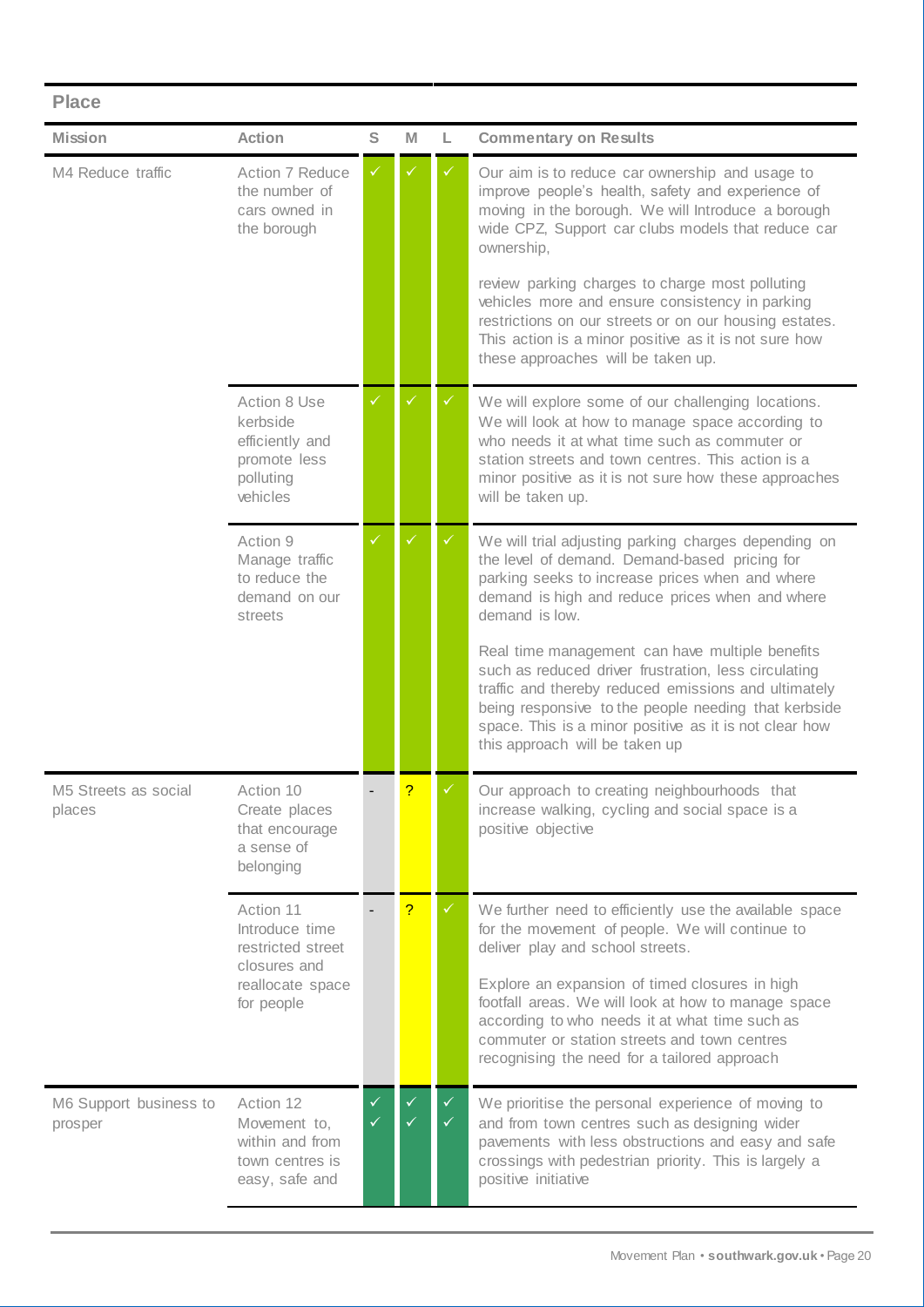| accessible for all                                                                                              |              |                              |                                                                                                                                                                                                                                                                                                                                                                                                                                                |
|-----------------------------------------------------------------------------------------------------------------|--------------|------------------------------|------------------------------------------------------------------------------------------------------------------------------------------------------------------------------------------------------------------------------------------------------------------------------------------------------------------------------------------------------------------------------------------------------------------------------------------------|
| Action 13 Make<br>town centres<br>attractive,<br>thriving and<br>diverse places<br>for people and<br>businesses | $\checkmark$ | $\checkmark$                 | We will deliver public realm improvements with<br>meeting spaces considering 'meanwhile', temporary<br>and permanent spaces and uses.<br>We will support businesses, to build on the number of<br>people getting to them on foot, by bike and public<br>transport and to make the most of this opportunity.<br>We will Continue to support local celebrations<br>connected to Vibrant Southwark. All these initiatives<br>are largely positive |
| Action 14<br>Reduce the<br>impact of freight<br>on our streets                                                  | ✓            | $\checkmark$<br>$\checkmark$ | We need to look at reducing competition for space on<br>our kerbside by lowering the amount of individual<br>freight trips in the borough. This will be a largely<br>positive initiative                                                                                                                                                                                                                                                       |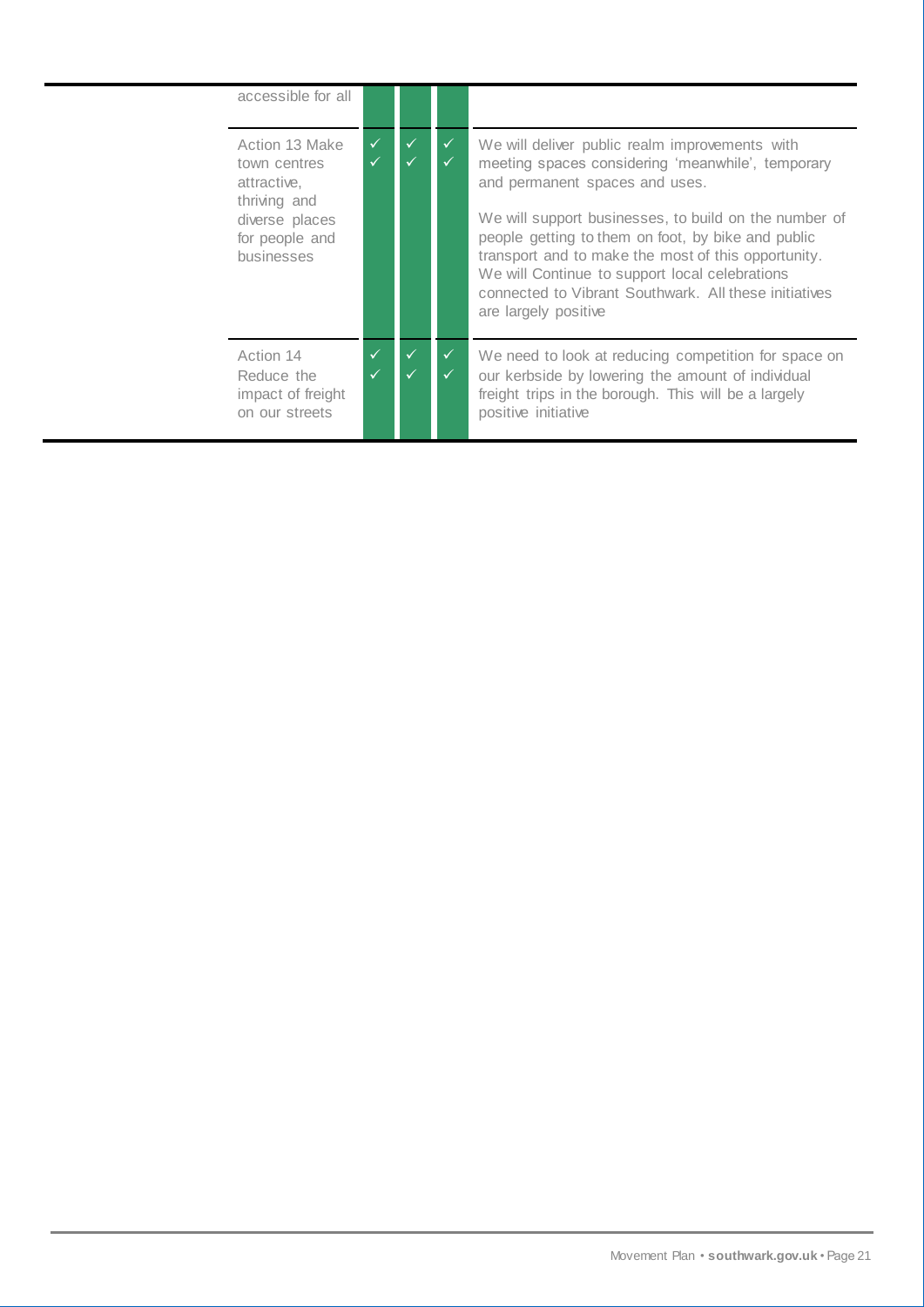| <b>Experience</b>                                                  |                                                                                               |              |                              |                              |                                                                                                                                                                                                                                                                                                                                                                                                                                                                                                                                                                                                          |
|--------------------------------------------------------------------|-----------------------------------------------------------------------------------------------|--------------|------------------------------|------------------------------|----------------------------------------------------------------------------------------------------------------------------------------------------------------------------------------------------------------------------------------------------------------------------------------------------------------------------------------------------------------------------------------------------------------------------------------------------------------------------------------------------------------------------------------------------------------------------------------------------------|
| <b>Mission</b>                                                     | <b>Action</b>                                                                                 | S            | M                            | L                            | <b>Commentary on Results</b>                                                                                                                                                                                                                                                                                                                                                                                                                                                                                                                                                                             |
| M7 All people to have a<br>positive experience on<br>our roads.    | Action 15<br>Reduce<br>exposure to air<br>pollution                                           |              |                              | ✓<br>✓                       | We will investigate bus priority and road closure<br>options using Walworth Road as a test case. We will<br>continue with our ambition to further reduce traffic on<br>our roads and this is largely positive in the medium<br>and longer term.                                                                                                                                                                                                                                                                                                                                                          |
|                                                                    | Action 15<br>Reducing<br>exposure to<br>poor air quality                                      | $\checkmark$ | $\checkmark$<br>$\checkmark$ | $\checkmark$<br>$\checkmark$ | Focus on the most supporting measures near<br>schools, allowing communities to apply for Cleaner,<br>Greener, Safer funding to install green screens to<br>mitigate exposure. We will also consider monitoring<br>air quality and bus journey times to understand the<br>effects. This is likely to be positive in the medium and<br>longer term.                                                                                                                                                                                                                                                        |
|                                                                    | Action 16 Zero<br>people killed or<br>injured on our<br>streets by 2041                       | $\checkmark$ | $\checkmark$<br>✓            | $\checkmark$<br>✓            | Lower speeds are essential in areas where people<br>shop, work, learn and play .Our approach to lowering<br>speeds will be to make our streets more inviting, less<br>polluted, less dominated by motor vehicles and more<br>attractive for walking and cycling. This will be largely<br>positive in the medium and longer term.                                                                                                                                                                                                                                                                         |
|                                                                    | Action 17<br>Improve safety<br>and sense of<br>safety on our<br>streets                       | ?            |                              | $\checkmark$<br>✓            | Work with people, in particular those that may feel<br>more vulnerable on our streets to understand what<br>people need to feel safe and confident to travel<br>sustainably will be positive in the longer term. In the<br>short term it is uncertain as to how this will be seen<br>by people but it is likely as perceptions change they<br>will be result in positive benefits                                                                                                                                                                                                                        |
|                                                                    | Action 18<br>Improve the<br>conditions for<br>people who use<br>our streets as a<br>workplace | $\checkmark$ | $\checkmark$                 | $\checkmark$<br>✓            | Encourage drivers to consider using the improving<br>walking, cycling and public transport facilities.<br>Promotions of apps for helping people consider<br>various modes of moving around the borough for<br>work. This new approach will deliver positive<br>outcomes.                                                                                                                                                                                                                                                                                                                                 |
| M8 Manage change on<br>our streets in a positive<br>way for people | Action 19 Make<br>the most of new<br>infrastructure                                           | $\checkmark$ | $\checkmark$<br>✓            | $\checkmark$<br>✓            | Learnings from recent projects including Northern line<br>extension and Elizabeth Line will feed into our work<br>and improve understandings around how to manage<br>change and new transport infrastructure.<br>We will apply the learning, testing and trial ways to<br>manage the delivery of infrastructure schemes, with<br>the ambition to continue to build and scale up an<br>approach to deliver positive outcomes.                                                                                                                                                                             |
|                                                                    | Action 20<br>Manage our<br>streets to<br>minimise<br>disruption                               | $\checkmark$ | $\checkmark$<br>✓            | $\checkmark$<br>✓            | Develop digital construction management plans to<br>provide more consistent and current information. This<br>will improve our view of upcoming projects and<br>assess cumulative impacts. / dedicated resource/<br>logistics groups.<br>Require a Construction Environment Management<br>Plans in areas such as the Old Kent Road, and<br>consideration of the cumulative impact where there<br>are many construction sites in relatively small areas.<br>Time management/co working re-time construction<br>traffic, through Construction. This will be largely<br>beneficial in medium to longer term. |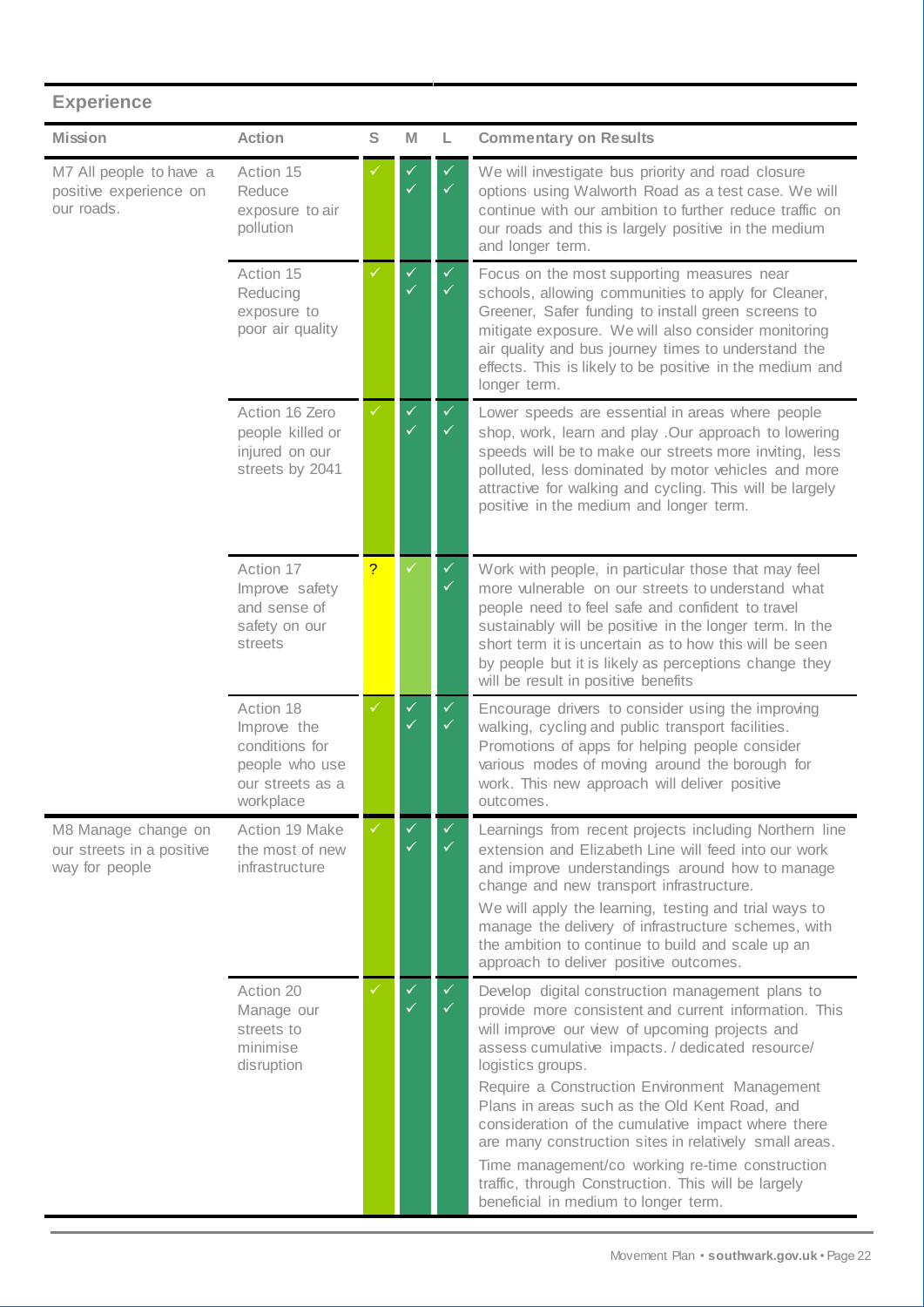| M9 Utilise information to<br>deliver better services | Action 21<br>Ensure people<br>have access to<br>relevant and<br>useful<br>information<br>when they need<br>it. |            | Exploring better methods to report near misses and<br>collisions to better understand safety issues and their<br>locations is positive. Further we will investigate how<br>new technology can provide better road safety data.<br>All these initiatives are largely positive, especially in<br>the medium and longer term. |
|------------------------------------------------------|----------------------------------------------------------------------------------------------------------------|------------|----------------------------------------------------------------------------------------------------------------------------------------------------------------------------------------------------------------------------------------------------------------------------------------------------------------------------|
|                                                      | Action 22 Work<br>collaboratively<br>to deliver the<br>Movement Plan                                           | $\sqrt{ }$ | We will use innovate ideas to build stronger public<br>services and this will be positive in the medium and<br>longer term.                                                                                                                                                                                                |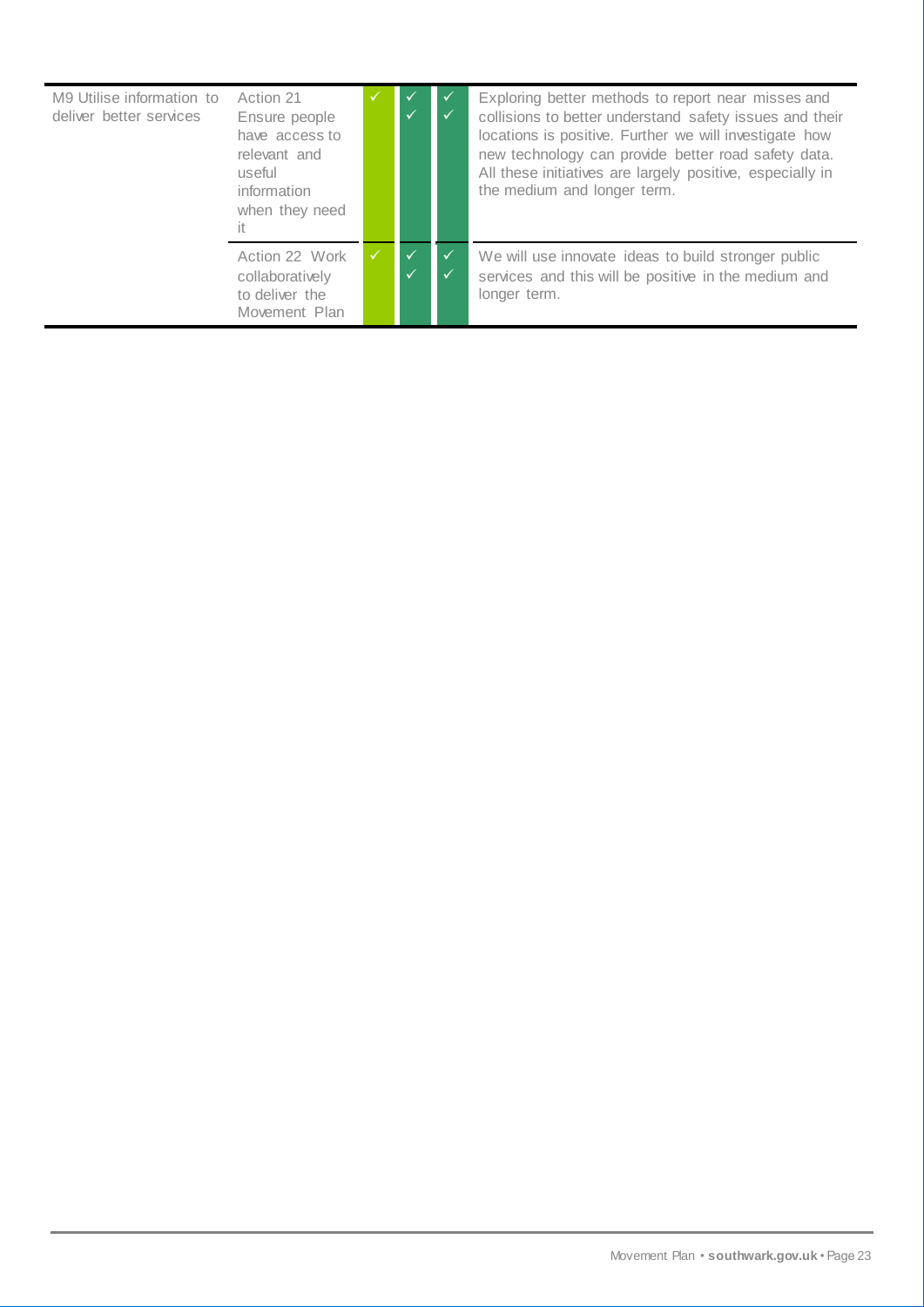# <span id="page-24-0"></span>Implementation

### What are the next stages in the plan preparation?

| <b>IIA Production Stage</b>                                                                                       | <b>Timetable</b>             |
|-------------------------------------------------------------------------------------------------------------------|------------------------------|
| Consultation on the Movement Plan IIA Scoping Report                                                              | September - October 2018     |
| Consideration of the responses to the IIA Scoping Report and<br>preparation of the Movement Plan preferred option | October 2018                 |
| Consultation on the Movement Plan and IIA (current stage)                                                         | November 2018- January 2018  |
| Consideration of the responses to the consultation on the<br>Movement Plan and IIA report.                        | December 2018 - January 2019 |
| Preparation of the final IIA report to accompany the proposed<br>submission version of the Movement Plan          | January 2019                 |
| Adoption of the Movement Plan and publication of the final IIA<br>report.                                         | <b>April 2019</b>            |

#### How will the plan be implemented?

The Movement Plan forms our vision for Southwark from 2019 to 2041 through the application. Implementation of the Movement Plan policies will be achieved through addressing the mission statements and their actions to deliver the Movement plan vision and policies. The policies as proposed in the Movement Plan will have significant implications for the social, economic and environmental well-being and resilience of the borough and its residents. When adopted the Movement Plan will replace the draft Movement Plan, incorporating strategic and detailed policies in one document.

We will ensure the Movement Plan is implemented by working with the local community and businesses, developers, neighbouring borough councils, GLA, TFL and other partners to deliver the plan.

We will continue to work in partnership with infrastructure providers, including both internal council departments and external agencies, throughout the development of the Movement Plan to identify infrastructure required to facilitate the development set out in the plan.

### Monitoring the Movement Plan

The identification of suitable sustainability indicators within the IIA Framework to ensure issues can be effectively measured and monitored will be an iterative process and take into consideration comments made in the consultation process. We have borne in mind that the indicators need to satisfy the following characteristics since only these are suitable for monitoring purposes:

#### a. Important

Indicators should measure something significant to the achievement of the sustainable development aims of the movement plan. These are translated into the main policy areas of the movement plan and must fit within the main policy framework. Indicators should assist in the identification of the need to review a strategy, policy or proposal.

#### b. Supported by readily available information

The data necessary to support the use of the indicator must be available. This may be of a technical nature.

#### c. Capable of showing trends over time

Data over a reasonable time scale is required (e.g. 5 - 10 years) to enable trends to be identified. Data must be available during the movement plan period.

#### d. Easy to understand and communicate

Any indicator should be readily understood by nonspecialists so that the wider community can understand it's relevance to sustainable development and the local plans process.

This scoping report is the first step of the statutory process known as an SEA and a more detailed assessment, in the form of an environmental report will be developed in conjunction with the transport plan. This will allow full assessment of the environmental effects of the initiatives and programmes proposed in the plan. The IIA framework will be linked to the monitoring framework set out for the Movement Plan which established a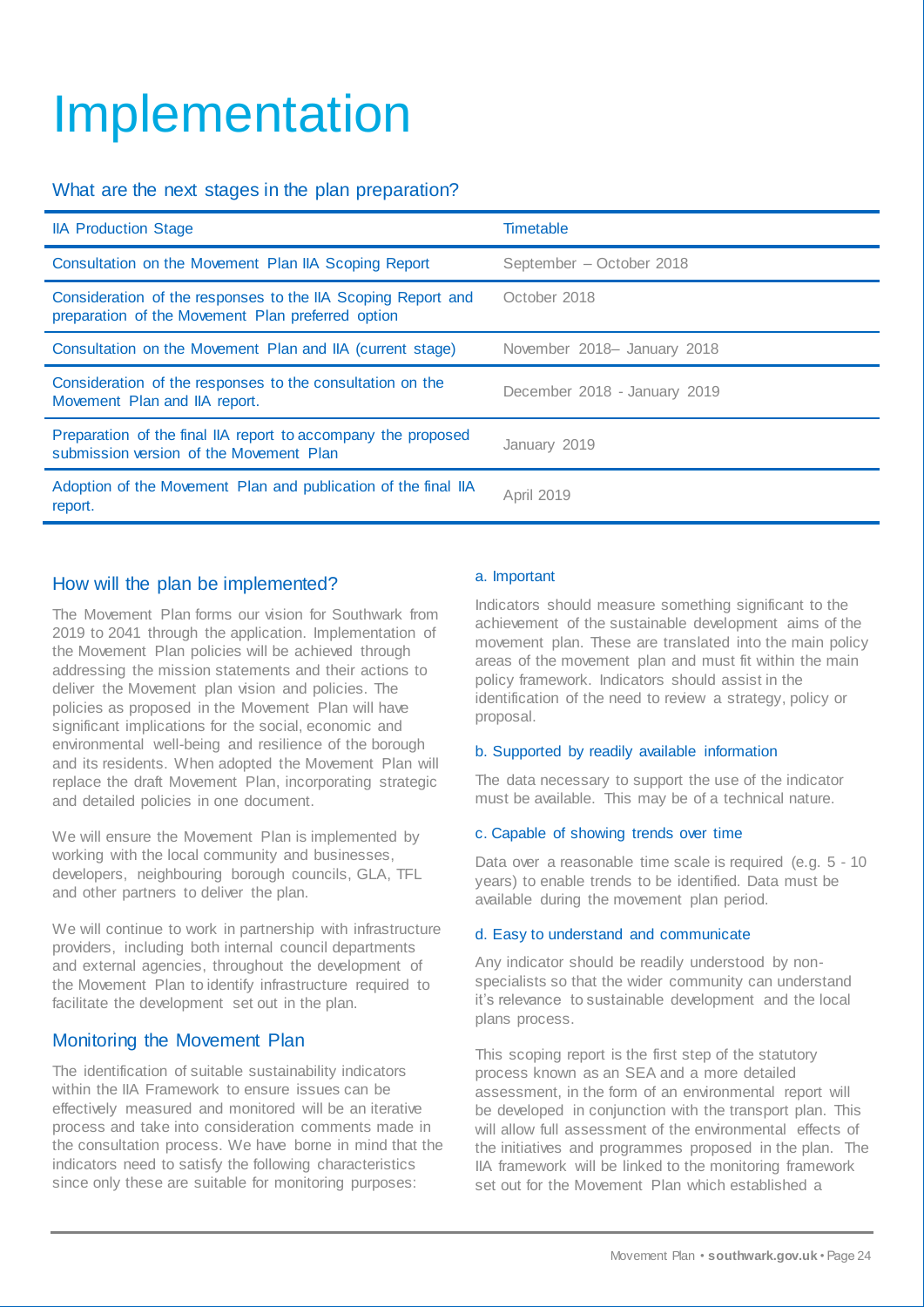comprehensive set of indicators to be examined through the Annual Monitoring Report (AMR).

It is important that the plan is monitored to keep track of whether it is working in the way it should. The Movement Plan sets out a monitoring framework informed by the IIA to ensure new development meets the objectives of the plan. These indicators will be added to our AMR once the Movement Plan is adopted.